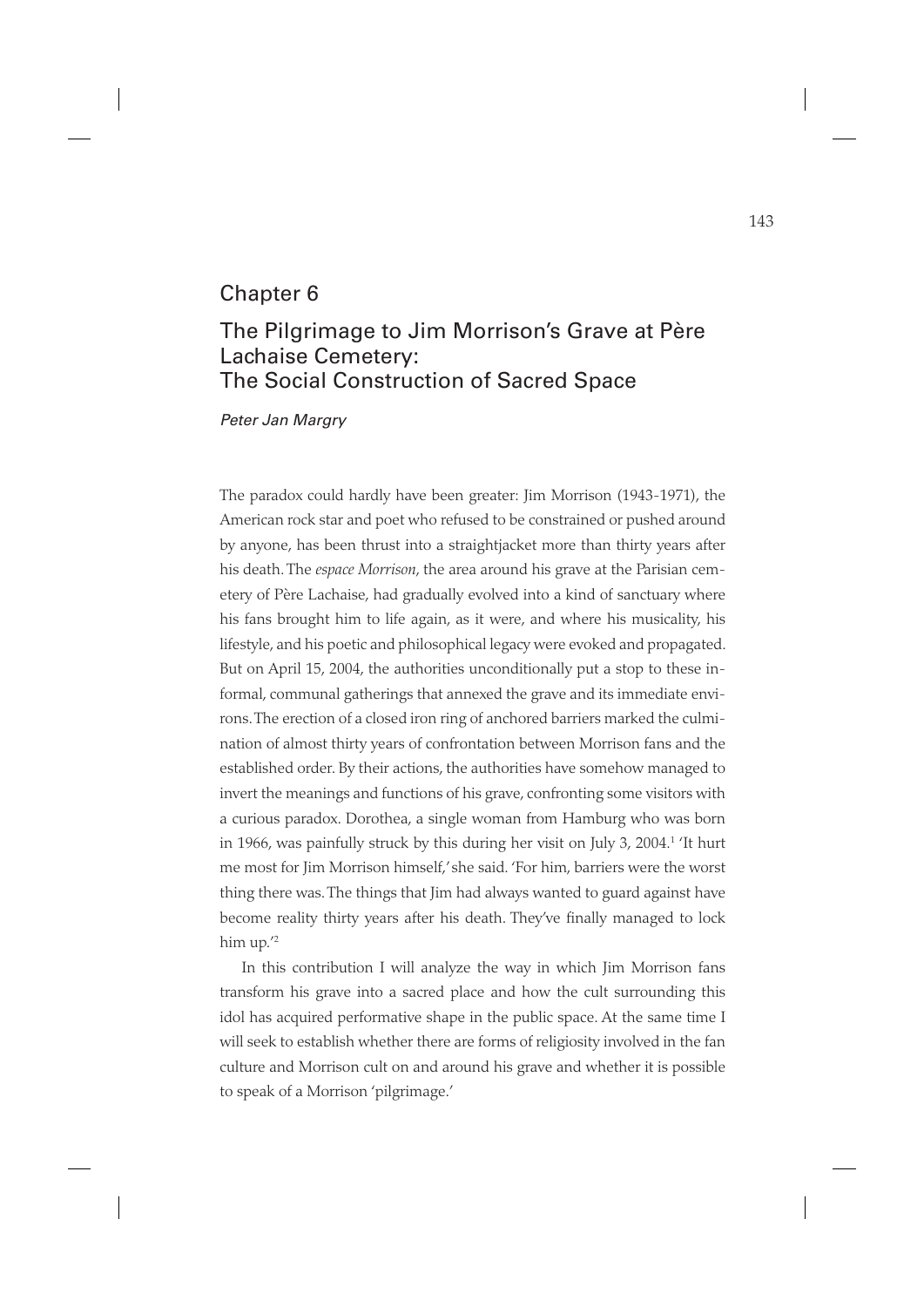# Mythologizing

Notwithstanding his international fame, Morrison was buried almost anonymously five days after his death in Paris on July 3, 1971.<sup>3</sup> In part to prevent hysterical scenes involving fans, an austere ceremony was decided on. Morrison was interred without fanfare – no rituals, poems, or prayers – in less than ten minutes and in the cheapest available coffin. The grave was little more than a nondescript, rectangular patch of sand, known as a *pleine-terre*, demarcated by bluestone blocks and with a plaque for the purposes of identification.<sup>4</sup> The plaque was replaced in 1972 by a simple headstone, which was later replaced by a larger stone bearing an inscription.

 It was not until the late 1970s, however, that interest in Morrison received a new impetus, a revival that occurred more or less in parallel with the rediscovery of 'his' band, the Doors . This was prompted by the posthumous release of a special LP containing nothing but recordings of Morrison reading his own poems, accompanied by music adapted by the three surviving band members. It also marked the beginning of a mythologizing process around the band and its front man, with Morrison increasingly being profiled as a writer. Added to that, 1979 saw the release of Francis Coppola's anti-war film *Apocalypse Now*, in which the mysterious, dramatic Doors' song 'The End' featured prominently. *No one here gets out alive* appeared one year later. This successful – and controversial – Morrison biography presented for the first time in print various speculations about the final year of Morrison's life in Paris and about how he met his end. Informal confirmation of this process and of the growing iconization of Morrison as a male sex symbol, dark-star musician and *poète maudit* came with the September 1981 edition of *Rolling Stone*, the pop music magazine with an international audience. A photo of Morrison was emblazoned on the cover, together with the words: 'He is Hot, He is Sexy, and He is Dead' (Fowlie 1994). While Morrison and the Doors were subject to a worldwide re-evaluation among older and successive younger generations, his friends, acquaintances and 'hangers-on' began publishing a string of insiders' books, all of which continued to create, maintain, unmask, or embellish new myths. Above all, it was the fact that Morrison's body had only been seen by his girlfriend and a Parisian doctor before being interred in a sealed coffin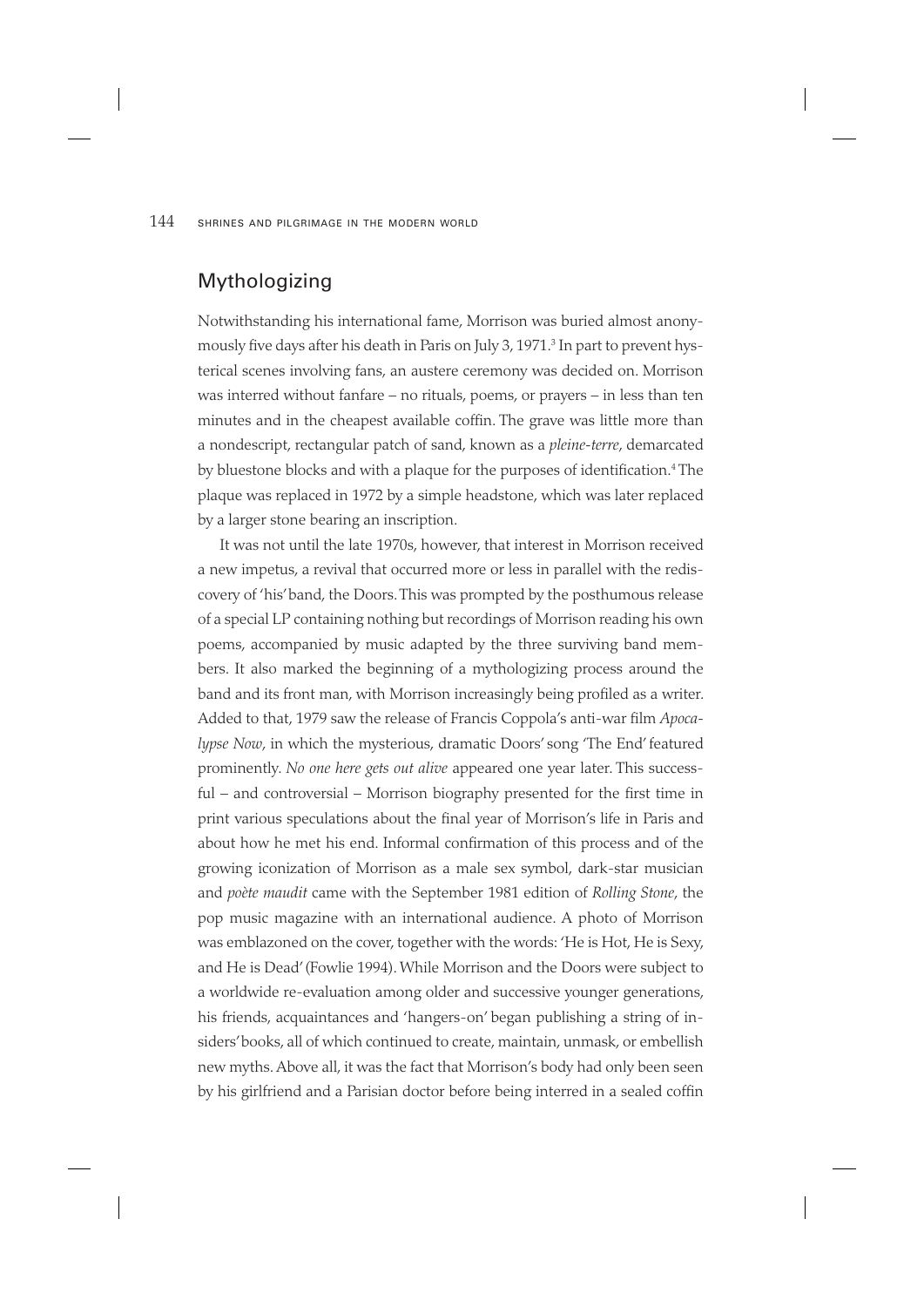that triggered considerable speculation that Morrison 'lived on' (Fowlie 1994: 94-96; Seymore 1991).This idea was given further credence by the fact that his 'official' biographers believed he was perfectly capable of such an 'escape' (Hopkins and Sugerman 1980: 373). Finally, the emergence of a new literary genre of Morrison fantasy biographies and novels, like those by Strete (1982), Farren (1999), Verheul (1999)<sup>5</sup>, Pierce (2003) and Meunié (2005), in which he continues to experience bizarre adventures on earth or in the afterlife, has only lent more weight to the idea that he is not dead, that he lives on or has been reincarnated, and that he has a supernatural status.<sup>6</sup>

 This denial of death, the belief in the existence of a life after death, or the attribution of an eternal life has many parallels in world religions and could point to the presence of religious perceptions in relation to Morrison . Just as the day of a saint's death marks the birth of his heavenly life and the beginning of an intermediary function, so too do some Jim Morrison devotees believe that they can still communicate in some way with him and/or his spirit. Different stories – from fantasy novels and accounts from witnesses or visitors to Morrison's grave about Morrison continuing to live and experience things – have influenced and complemented one another.

Oliver Stone's successful 1991 film *The Doors* gave a whole new impetus to this mythologizing. The film was essentially a disguised biography of Morrison, based on Stone's own understanding of the central character. The film partly confirmed the existing image but added new, powerful iconographies and narratives. Stone's personal feelings and viewpoint were highly influential because he himself was a devoted fan who claimed that the Doors had completely turned his life around when he was young*.* For him, Jim Morrison symbolized the central preoccupations of the 1960s, particularly the search for new forms of heightened consciousness and freedom. Thanks to his physical resemblance to Morrison and his superb acting ability, actor Val Kilmer managed to more or less convey Morrison's reputed charisma in the film. The result was an international success that shaped Morrison's image, and to a lesser extent that of the Doors, for new generations of fans.

For our purposes, it is important to point out how the film uses manipulation to highlight Morrison's supposed shamanistic abilities. The film opens sig-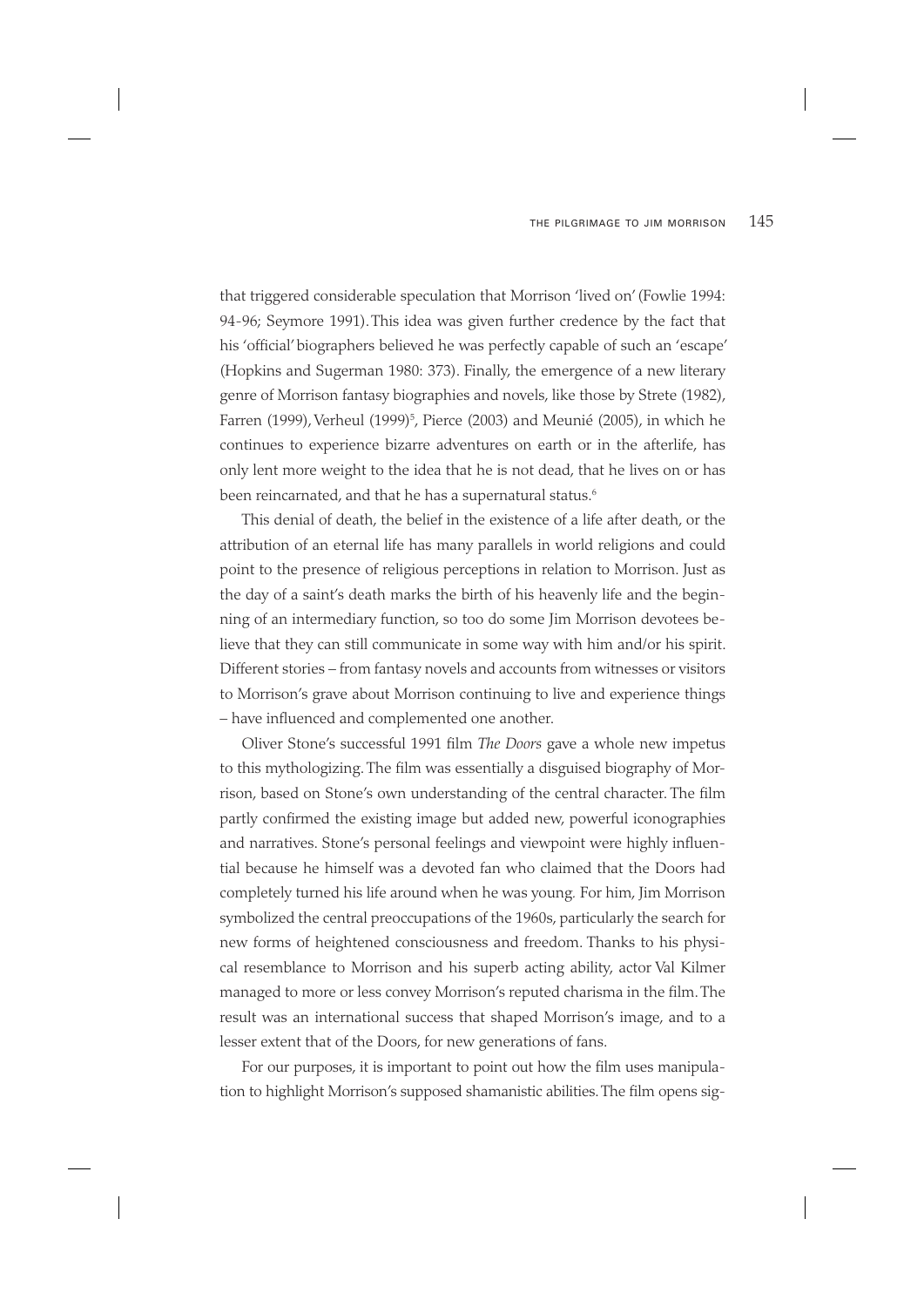nificantly with a mystical representation, set to music, of how Morrison took on these qualities as a small child by means of 'spiritual transmission' from a dying Native American in the New Mexico desert. With references made in passing to the secularization – the 'loss of  $God'$  – of American society, the film continues with the words 'the ceremony is now to begin' and jumps ahead in time to the adult Morrison. His interest in the occult and his shamanistic trances and performances during concerts are shown at length. There is no doubt that these filmic narratives have exerted a powerful influence on his fans' perception of Morrison as someone with supernatural or transcendental qualities.

The media's continued inflation of Morrison in relation to the Doors met with a worldwide response, leading to a broad iconization of the Morrison phenomenon. An early Morrison photo, a 1967 portrait from Joel Brodsky's *Young Lion* series showing a bare torso and a head of abundant curly hair, became the canonized image of the idol par excellence (cf. Ortíz 1998: 63-64).<sup>7</sup> Distributed internationally, this series has had such a powerful impact over



*Postcard of a Morrison picture from Joel Brodsky's* Young Lion *series of 1967, with signature. Collection Meertens Institute.*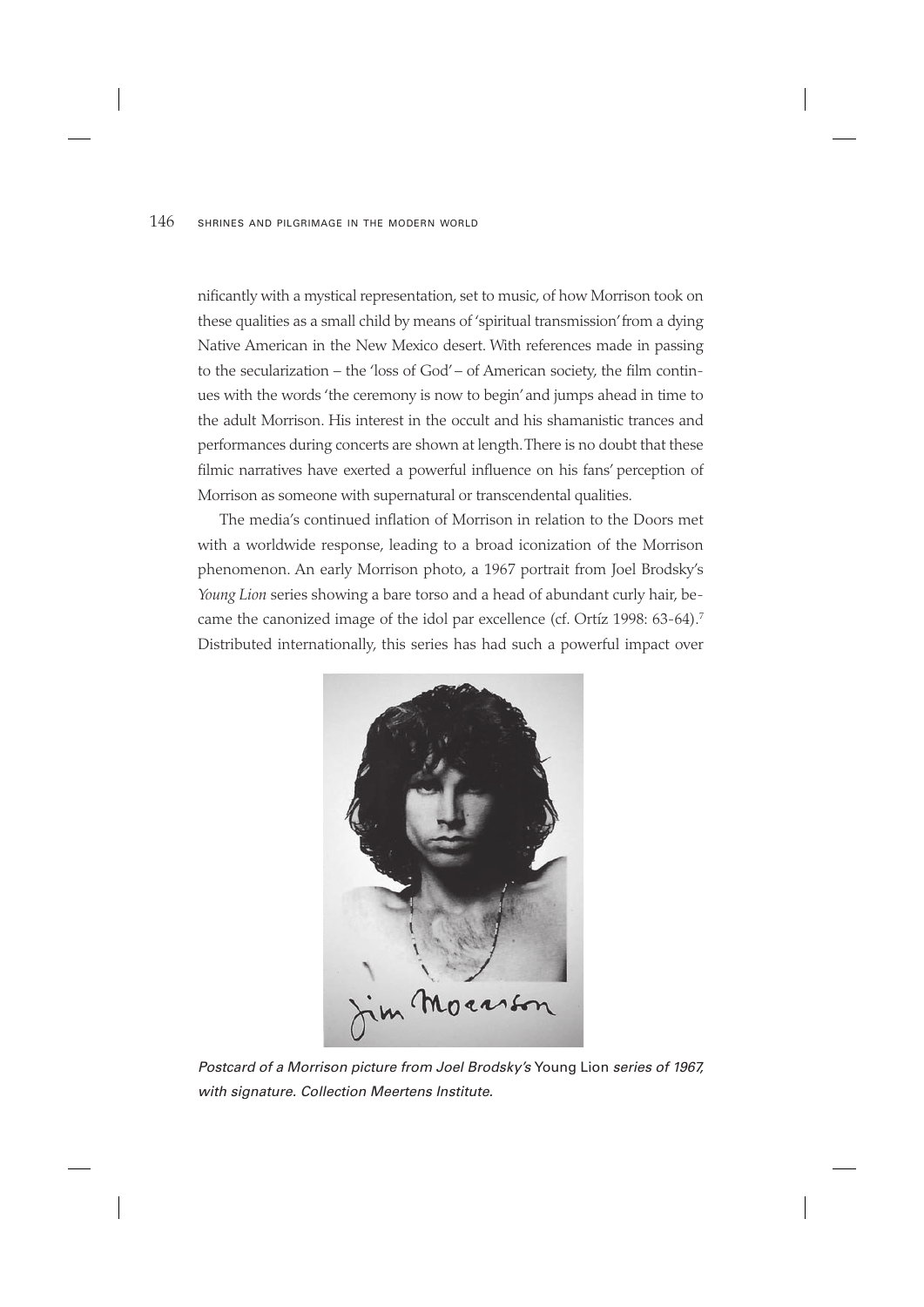the years that it has helped shape the way in which Morrison is perceived. In discussion forums on the Internet, it has triggered observations like: 'He looks so primal, ferrel [sic] -- like a wild cat (...) also the look in his eyes is so confrontational.  $(...)$  If man was made in the image of  $G(g?)$ od [sic], then this is the mirror' and 'Great photos, ... talk about looking like a god.'<sup>8</sup> Not only did fans see him as someone divine, for many fans these photos functioned as images of the human ideal: for women, the man of their dreams and for men, the ideal masculine model. This is expressed in the frequent attempts by in-group fans to imitate and copy Morrison's lifestyle and outward appearance.

## Fan Scene vs Heritage

The growing iconization also had an impact on Morrison's grave. The opportunity to de-anonymize his minimalist grave came in 1981, ten years after his death. Fans wanted some link with and attribution to their idol, as well as acknowledgement and recognition that this was indeed his final resting place. A larger headstone with his name was erected. Someone made a bust of Morrison (which was later stolen) and placed it on the headstone so that fans could picture him. In 1991, twenty years after his death, Morrison's parents arranged for a larger, more formal headstone with a bronze plaque.<sup>9</sup>

 The grave underwent not only material changes. Because of the fan culture (the 'scene'), the immaterial changes were much more far-reaching. In the 1980s and 1990s, the growing presence of the fan scene had given rise to the *espace Morrison* – the physical, central reference point for fans and devotees from all around the world. This had evolved into a socio-cultural space where the identification with and the *imitatio* of the life of Morrison took shape. It was an informal annexation of the surrounding gravestones and crypts where fans drank excessively, smoked, took drugs, removed their clothes, had public sex, slept, and put into practice the non-conformist ideas and lifestyle championed by Morrison. But they also recited his poems or lyrics, played recordings of his music or played the music themselves. The headstone usually functioned as a table, or 'shrine' as it was increasingly referred to, where they revered and paid homage to Morrison. The shrine continued to be the central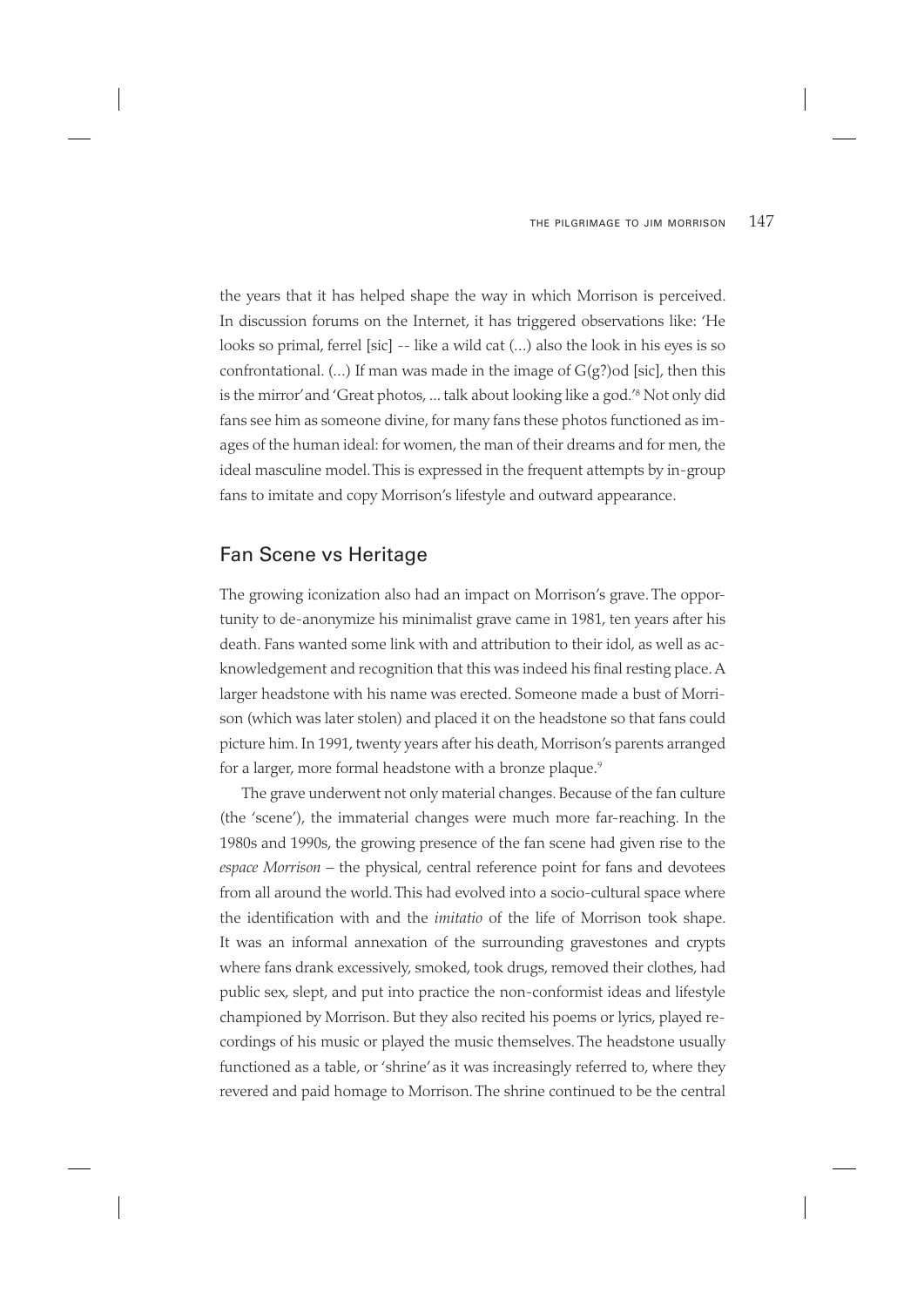

*Postcard showing the grave of Jim Morrison adorned with a bust and graffiti, approx. 1987. Collection Meertens Institute.*

focus for visitors and the focal point of an ever-growing social and sacred space, at the same time underscoring the importance of *locality* in this context (Bennett 2000: 195-198). The literal appropriation of the space by gatherings of Morrison fans was so informal, chaotic and 'anarchistic' in nature – fully in keeping with the idol worshipped there – that the site became increasingly contested. This had already led to a temporary closure in 1988-1989 that failed to relocate or eliminate the cult; it would be effortlessly revived again later (Söderholm 1990: 303). Thus, the site continued to exert its power, becoming once again the subject of conflict and eventually being permanently and physically cordoned-off from the public.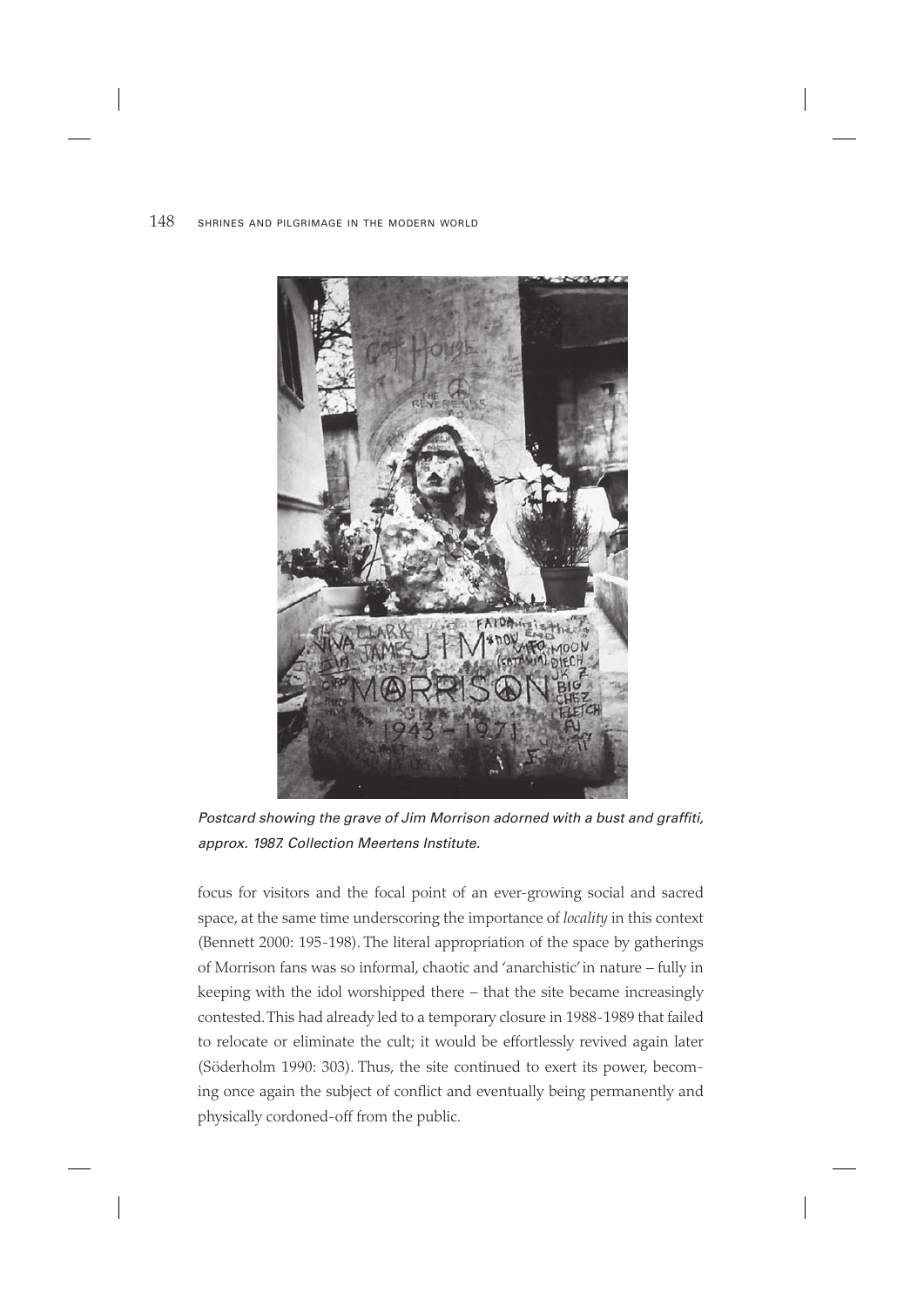#### 149 THE PILGRIMAGE TO JIM MORRISON



*Grave of Morrison with gifts from visitors, 8 December 2003. Photo: M. Campbell.*

 The fans were active not only during the day; in the evenings and at nighttime they would creep into the closed cemetery to gather at the grave. In 1991, to put an end to these gatherings and to the 'profaning' of the cemetery, solid, spiked railings were erected on top of the cemetery's outer walls, a measure that sparked off fierce clashes with fans on the anniversary of his death later that year. After that, there were daily checks to ensure that fans did in fact leave the cemetery before closing time and were not locked in. This failed to prevent disturbances of the peace during the day, however. New confrontations were not long in coming, especially as the entire area around the grave was severely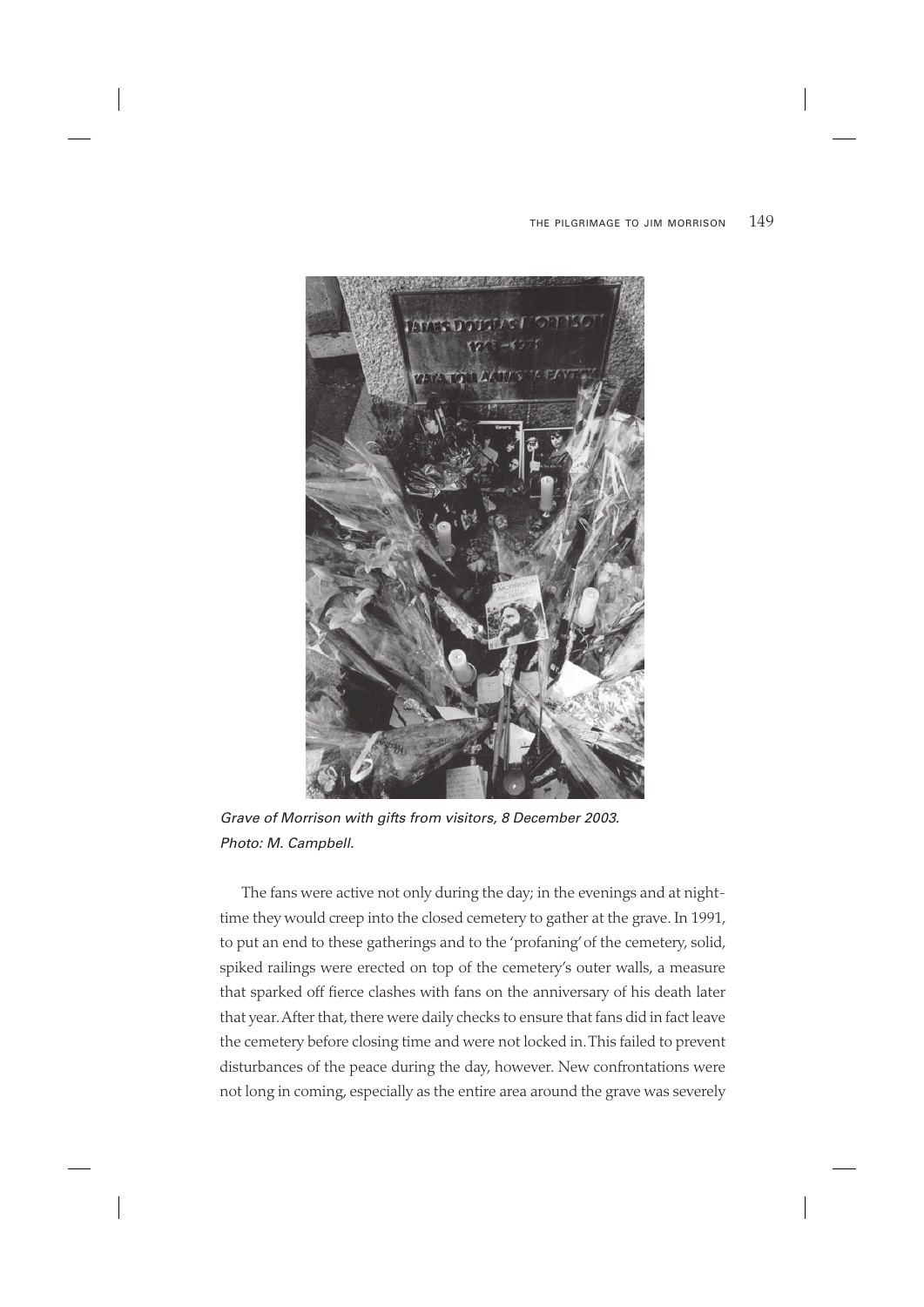

*An analogy of the church altar: fanscene has covered the new gravestone for Jim Morrison with drugs and alcohol, 1990. Photo: M. Campbell.*

marked and damaged by graffiti and inscriptions in the thousands. This was the permanent confrontation of the informal Morrison cult with the order and sacrality of the cemetery. Also at that time, in response to the newly launched heritage policy and to burgeoning tourism, the cemetery was declared a historic monument, which meant that Père Lachaise – although still a functioning cemetery – became subject to a process of museumization. This served to heighten tensions with the Morrison scene, who were held partly responsible for stripping the cemetery of almost all of Morrison's funerary paraphernalia.

 However, the introduction of tighter security measures did not altogether halt the alienation of objects. Visitors still tried to remove sand from the area around the grave, to take objects from the vicinity or to leave behind etched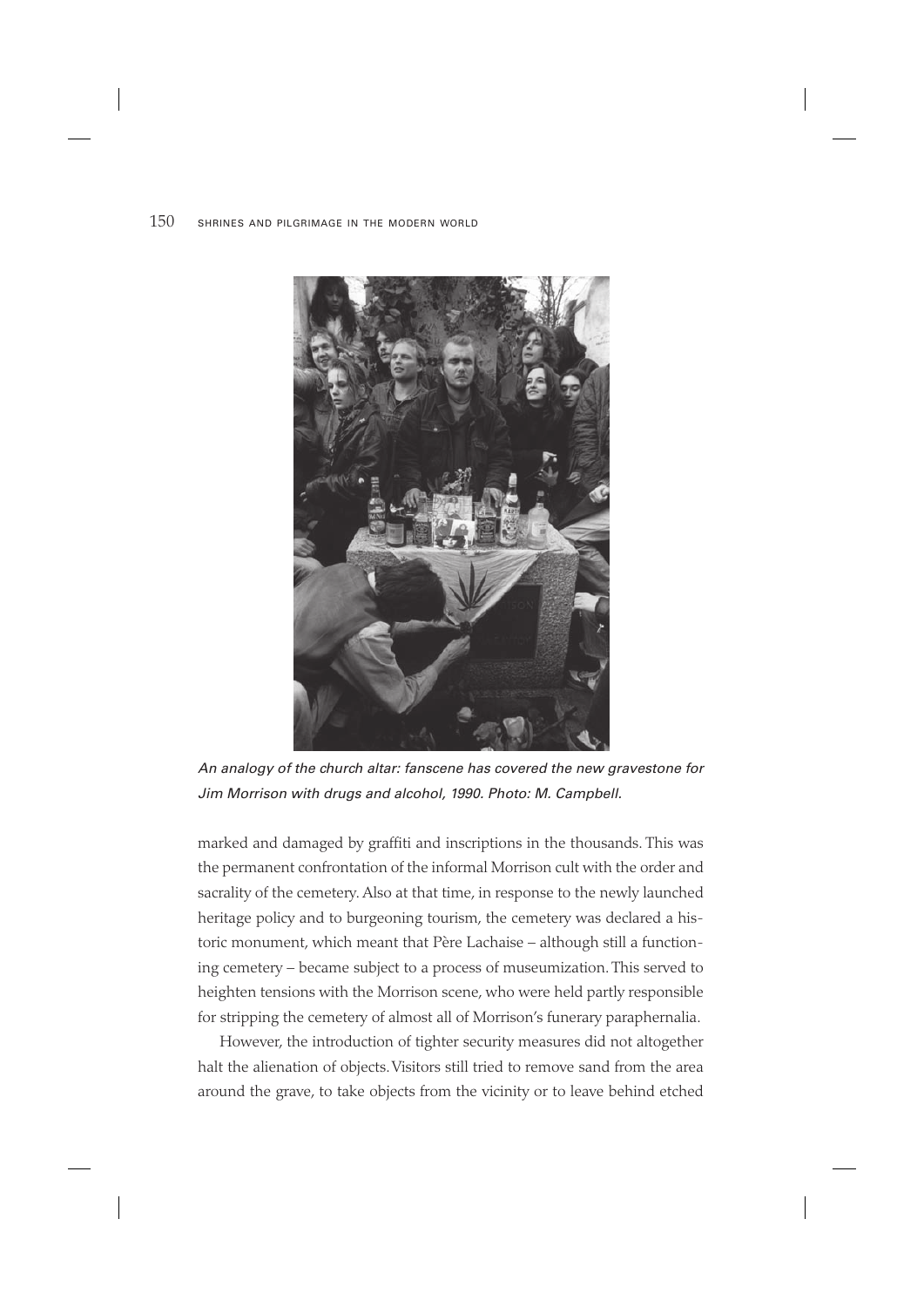proof of their visit. For that matter, treating the dead with respect and the meaning of 'property' are relative concepts for the fans. Because of the sacred significance of objects that have come into contact with the grave and the site as whole, objects or letters placed there by fans often hold an irresistible attraction. Personal gifts - like poems, drawings, photos, flags and packets of marijuana (cf. Thomas 2006: 17-22) – tend to disappear very quickly. The number of gifts has fallen since barriers were erected in 2004, but anything left behind is still usually removed.10 And when the Père Lachaise security guards are absent, there are always fans who will jump over the barriers to appropriate something.

Hence the decision by the cemetery management to cordon off the grave.<sup>11</sup> The primary reason was the damage to Père Lachaise – described as *'la plus spectaculaire profanation permanente de sépultures'* – as a cultural monument and as part of cultural heritage (De Langlade 1982/2002: 71). In 2004, the cemetery's historian inadvertently attracted worldwide notoriety after stating in a *Guardian* interview about Morrison: 'We'd like to kick him out, because we don't want him; he causes too many problems. If we could get rid of him, we'd do it straight away' (Henley 2004). This view, held by certain Parisians but never before articulated so brusquely, came to the attention of the world press. It shocked not only Morrison's followers but also the Paris authorities, who hastened to explain that the American rock star's grave was part of *French* cultural heritage and there would be no question of relocation. This announcement was quite unrelated to the fact that, like most graves at Père Lachaise, Morrison's grave was given in perpetuity to the family and for that reason could not possibly be relocated.

 Nevertheless, the grave has remained Morrison 's *lieu de mémoire* par excellence. Despite all of the problems, his final resting place has continued to work its way up the ranks at Père Lachaise. Today, it is the cemetery's most visited grave, and together with the Eiffel Tower, Notre Dame and the Louvre, it is one of the top tourist attractions in the French capital.12 It was not only Morrison's grave that became a focal point; owing to the growing importance of the Morrison cult, any place that recalls his stay in Paris has acquired a significant, albeit subsidiary, role within the Morrison memorial tour. Fans can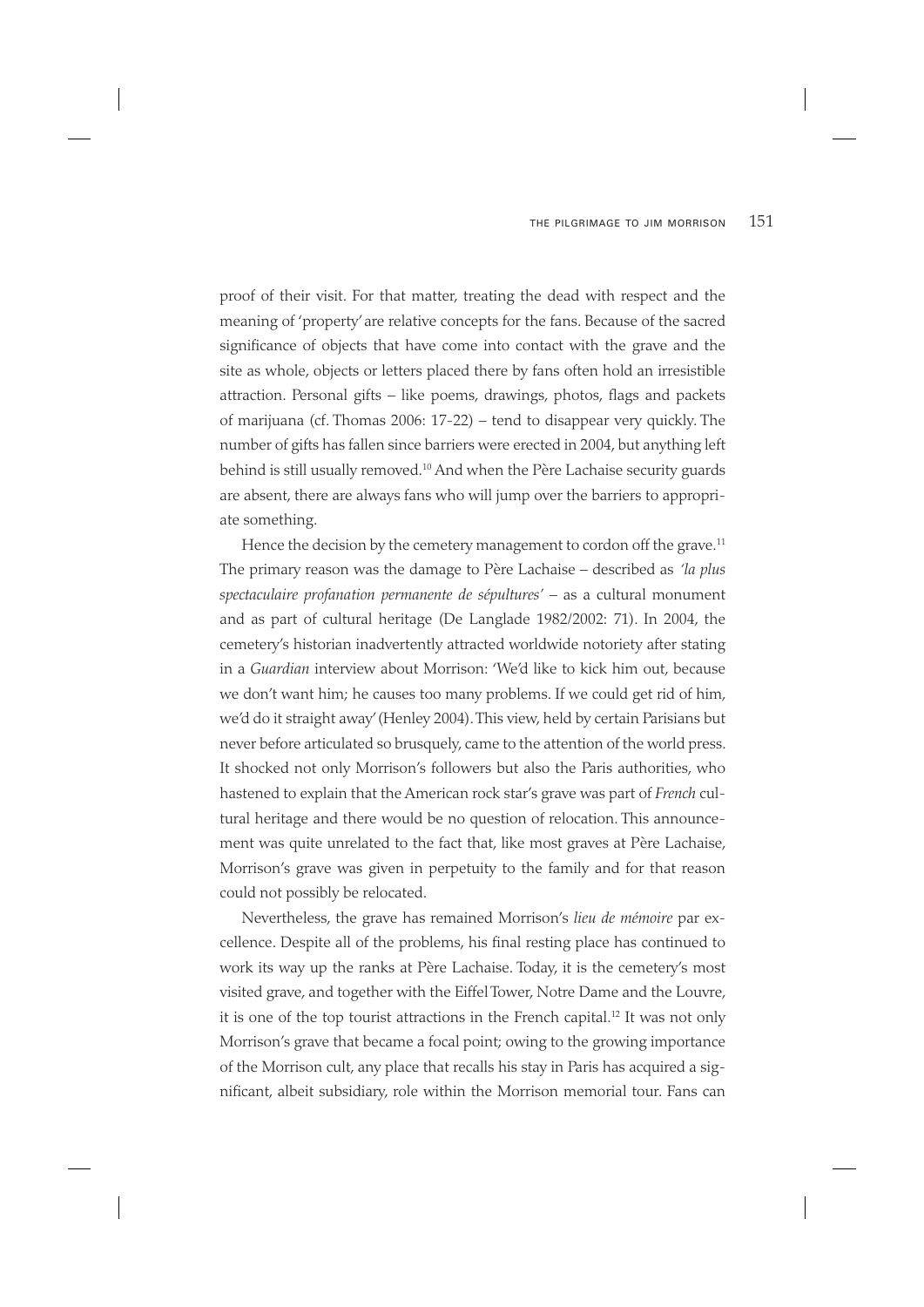take a route past all the sites that are somehow connected with Morrison's life in Paris in 1971, such as the Hotel George V, the apartment on the Rue Beautreillis 17, the Le Beautreillis restaurant in the same street, Café de Flore, and the L'Astroquet and La Palette bars.<sup>13</sup>

At Père Lachaise, 'hidden away' in an unsightly corner, Morrison fans will still find a simple grave that fails to correspond to prevailing esthetic norms or to what is usually deemed worthy of tourist attention. This monument occupies quite a different position from an attraction like Graceland, the grave and home of Elvis Presley, which in terms of design, management, and merchandising is entirely controlled and administered by Elvis Presley Enterprises and which has long since assumed Disney World proportions (Doss 1999). In comparison, Morrison's grave seems above all to emanate humility, simplicity and modesty, as if it were the material representation of a Catholic saint's classic virtues. How then should we classify Morrison?

### Idol, Icon or Saint?

In his book *Heiligen, idolen, iconen* (1988), the Dutch historian Willem Frijhoff published a programmatic manifesto about the relationship, past and present, between conceptual terms like saint, idol and icon. Combining a cultural-historical perspective and an anthropologizing approach, he brought together his insights on the broad theme of personal sacrality. In so doing, he gave new direction to research evaluating the deeds, virtues and vices of the social elite, and he broadened the concept of sainthood in analytical terms. In this regard, Frijhoff stated that social groups could also ascribe sainthood to exemplary, non-church-related lives – including idols or icons – that are orientated to other than strictly material and individual values (Frijhoff 1988: 19-20; 39-51; 52-78).<sup>14</sup> They can then perform specific functions, including in the sphere of spirituality and religiosity. The Morrison case is an example that ties in well with this model.<sup>15</sup>

 This broadened analysis also permits us to establish the degree to which religiosity has a place within popular and pop music culture. The German sociologist Thomas Luckmann was the first to carry out systematic research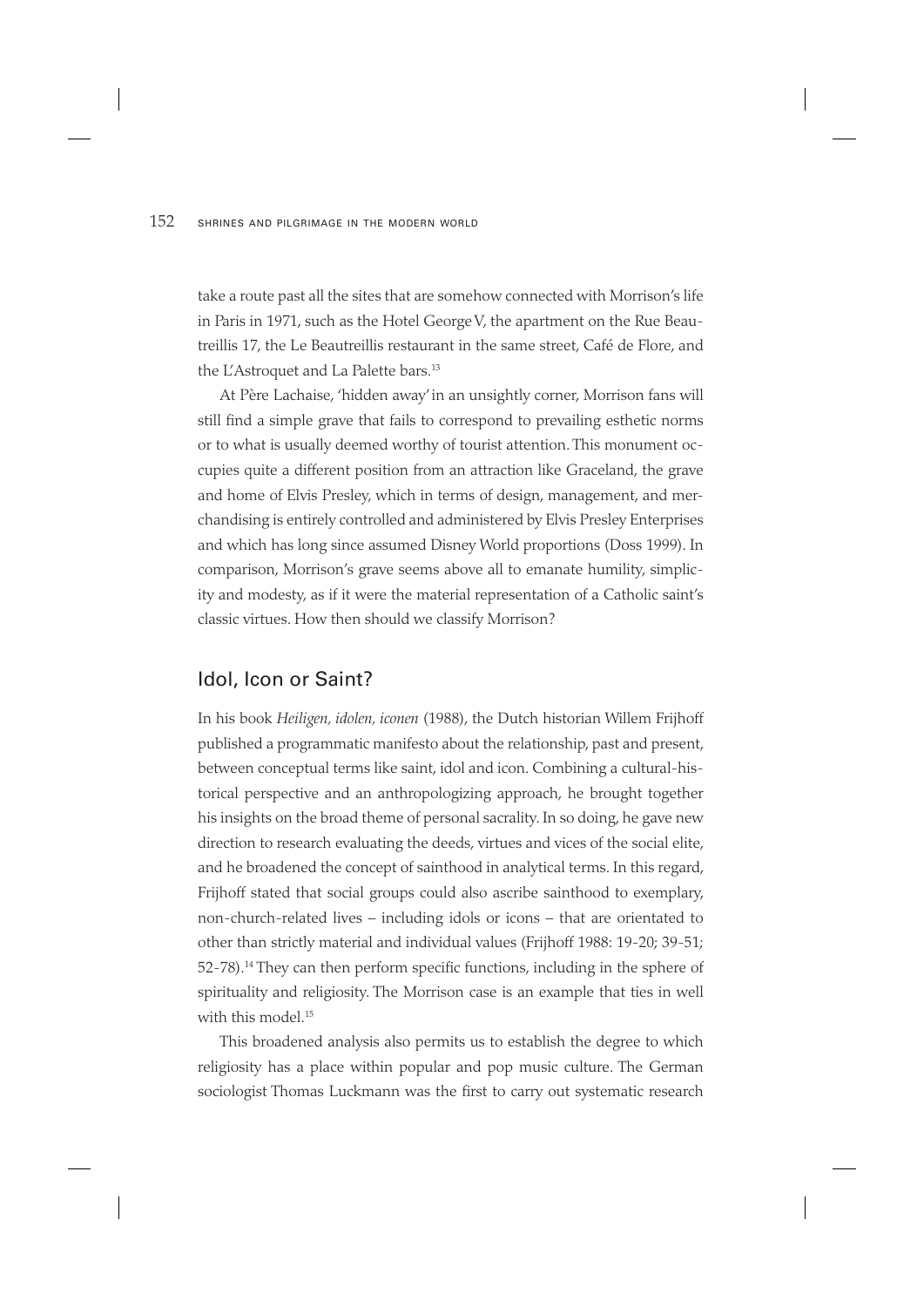#### 153 THE PILGRIMAGE TO JIM MORRISON



*An Italian admirer of Morrison asks for his support, also on behalf of his friends who have signed a card that bears a message, 3 July 2004. Photo: P.J. Margry.*

into hidden and implicit forms of religiosity (Luckmann 1967: 115-117). In the early 1960s, he identified the rapidly growing discrepancy between the subjective autonomy of the individual and the objective autonomy of the primary (religious) institutions in the public domain. At that time, the traditional religious domain in Western societies was beginning to fragment, in connection with processes of secularization and, interacting with this, de-secularization or sacralization (Berger 2002). Increasingly, individuals withdrew into the private sphere and attached greater importance to their subjective autonomy, thereby giving rise to new forms of religiosity. Cultural globalization and fragmentization, new religious movements and individual appropriation practices involving customs, rituals and symbols began to accommodate non-institutionalized forms of religion that are manifested, individually or in groups, as social constructs.

 Although as a rule there is only a small religious element in the fan cult surrounding Morrison, we do in practice see constantly recurring connections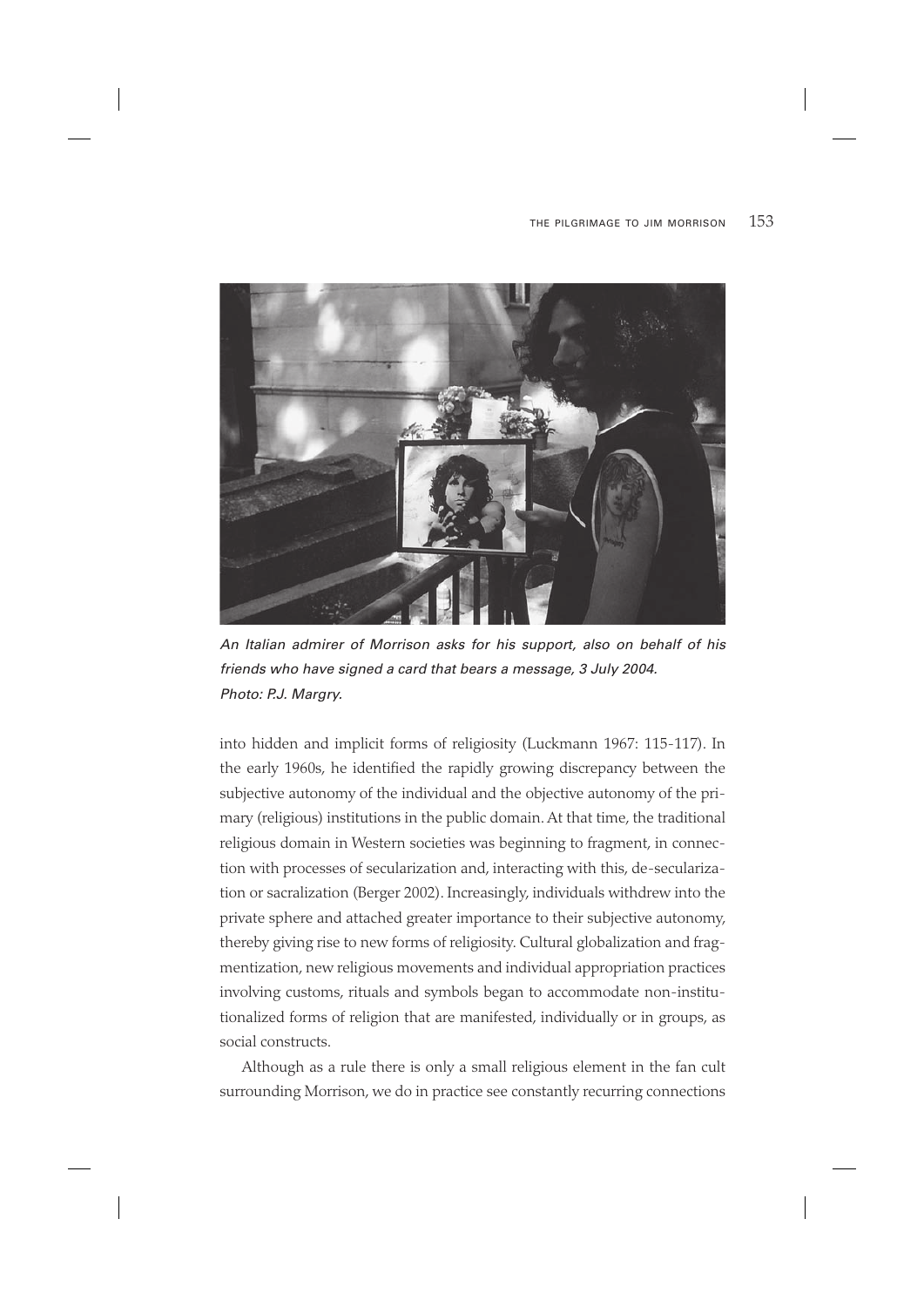(assemblages) with Christian culture, rituality and religion, forms that have been introduced by his fans. For example, we regularly find photos placed on the grave depicting Morrison's head and a crown of thorns, an image of the dead musical messiah. When he was alive, Morrison himself encouraged a blending with existing religious traditions. First of all, there was his constant identification with the shaman. However, for a time he also wore a golden crucifix around his neck, saying, 'I like the symbol visually, and it may confuse people' (Fowlie 1993: 82). This symbol and Morrison's explanation may be what prompted visitors to place crosses and crucifixes with Morrison's name on the grave. But he also turned against the Christian church in his texts, saying, 'let's reinvent the Gods.' These ideas are expressed most clearly in his fondness for Native American spirituality and shamanism. At that time some reviewers were already describing the Doors' concerts as performances in the tradition of shamanistic evocations. In their view, Morrison created heightened powers of observation, using them – as he once said in relation to himself – to 'mediate between man and spirit world' (Morrison 1970: 71). Even band member Manzarek attested to this: 'I've never seen a performer like Jim  $-$  it was as if it wasn't Jim performing but a shaman.' In his film about the Doors, Stone left nothing to the imagination, on several occasions using filmic dissolves to transform his idol into a shaman. We see Morrison being initiated into the metaphysical world of Native Americans and shamans. Stone suggests that Morrison constantly had visions or supernatural experiences throughout his life and during his performances; in the film, Morrison's hallucinations and those of the shaman flow into one another. However much the 'divine' image of Morrison as a shaman and Dionysian incarnation may have been promoted by Morrison himself and by those close to him (Riordan and Prochnicky 1991: 183-200; cf. Seay and Neely 1986: 229-237), there can be no doubt that the film's textual and visual narratives have exerted a powerful influence in this respect. The perception of Morrison as having supernatural, transcendental and healing powers acquired ever-greater importance within the fan culture (cf. Fournier and Jiménez 2005).

 The element of the intermediary also emerges in his experiments with mind-expanding drugs. Morrison was inspired by the mystical, symbolist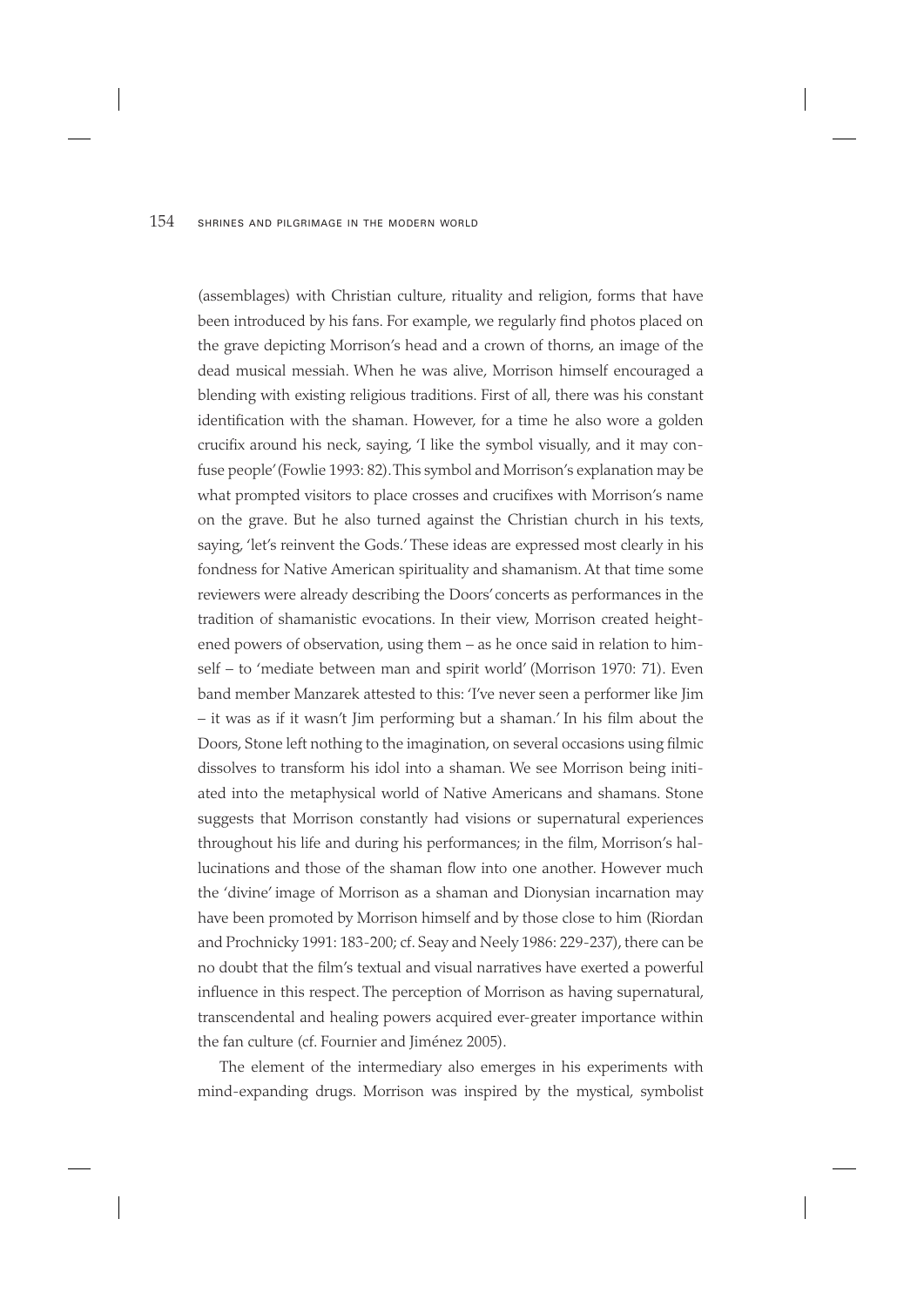lyrical poetry of artist William Blake (1757-1827), whom he greatly admired and who had a strong belief in the liberating power of the imagination. Blake wrote: 'There are things that are known and things that are unknown; in between are doors...' (Fowlie 1993: 11, 76). According to Hopkins, Morrison's biographer, Morrison would like to have taken on this role of door (Hopkins and Sugerman 1980: 58). The idea of putting this into practice through drugs came after reading Aldous Huxley's *The Doors of Perception*, which details the author's experiences when taking mescaline. Morrison consequently named the band after these doors of Huxley, thereby presenting himself at one and the same time as a key to another, subversive world.<sup>16</sup> He was suggesting that he and his band could play an intermediary role between the known and the unknown, between the perception of everyday life and the life beyond.

### The Espace Morrison

Fieldwork at Père Lachaise has demonstrated how the many visitors and the active fan culture have expanded the material *pleine-terre* of a rectangle of sand as a social construct to become the performative *espace Morrison* . Today, the barriers guide and constrain both the behavior and freedom of movement of the public and the performativity of the grave in general. As a result, although opportunities for communication, contemplation and rituality, for approaching the monument, showing homage, placing objects or taking photos may have changed, they have not disappeared. The measures were designed to protect the site and to safeguard the cemetery against behavior deemed inappropriate. The result is that people tend to make shorter visits, and in-group fans who appropriate and demarcate the space by sitting or lounging around have become a thing of the past. Given that, in the past, Morrison fans had in effect erected their own barrier around the *espace Morrison* through their behavior; the disappearance of this behavior has made the grave more accessible to visitors who do not belong to the in-group fan culture.

In my fieldwork, I have been able to identify different groups of visitors.<sup>17</sup> Firstly, there are those who visit the grave as a tourist site or as part of cultural heritage. This includes tour groups on general Paris tours (group A), guided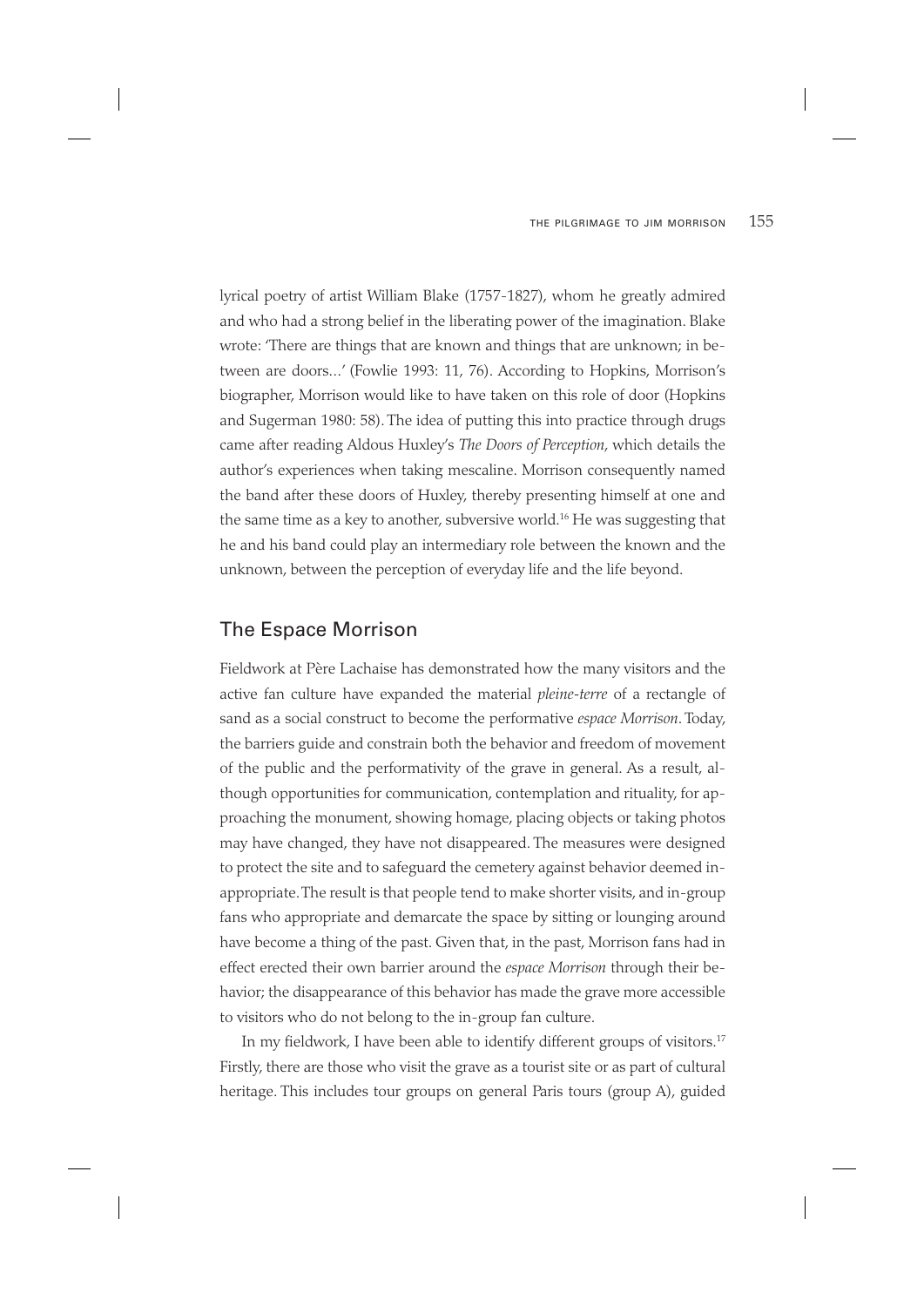

*A visitor draws the grave as part of a process of spiritual communication with Jim Morrison. Photo: P.J. Margry.*

tours organized by the management of Père Lachaise for those interested in the cemetery and its famous dead (group B), and individuals and families who visit Père Lachaise independently as a cultural-historical monument, perhaps in connection with the celebrity route set out by the cemetery's management (group C). Visits by groups A and B are generally fairly large-scale, quantitatively dominant, and of short duration. They tend to be casual spectators who cast a brief glance at the grave, and who usually just say the singer's name aloud, out of surprise or in verification. For the rest, they include Morrison fans who have chosen this particular excursion so that they can visit the grave in an easy, organized way.

Secondly, there is a less easily definable group of Morrison and Doors 'fans.' The term is a broad, diffuse one, as Hills has revealed (Hills 2002). However, without wishing to suggest that other visitors are not fans (they often are), I use the term 'fan' to mean those who see themselves as 'true' fans, as part of the Morrison scene around his grave. The narratives about how they became fans and how they profess this closely resemble the conversion stories from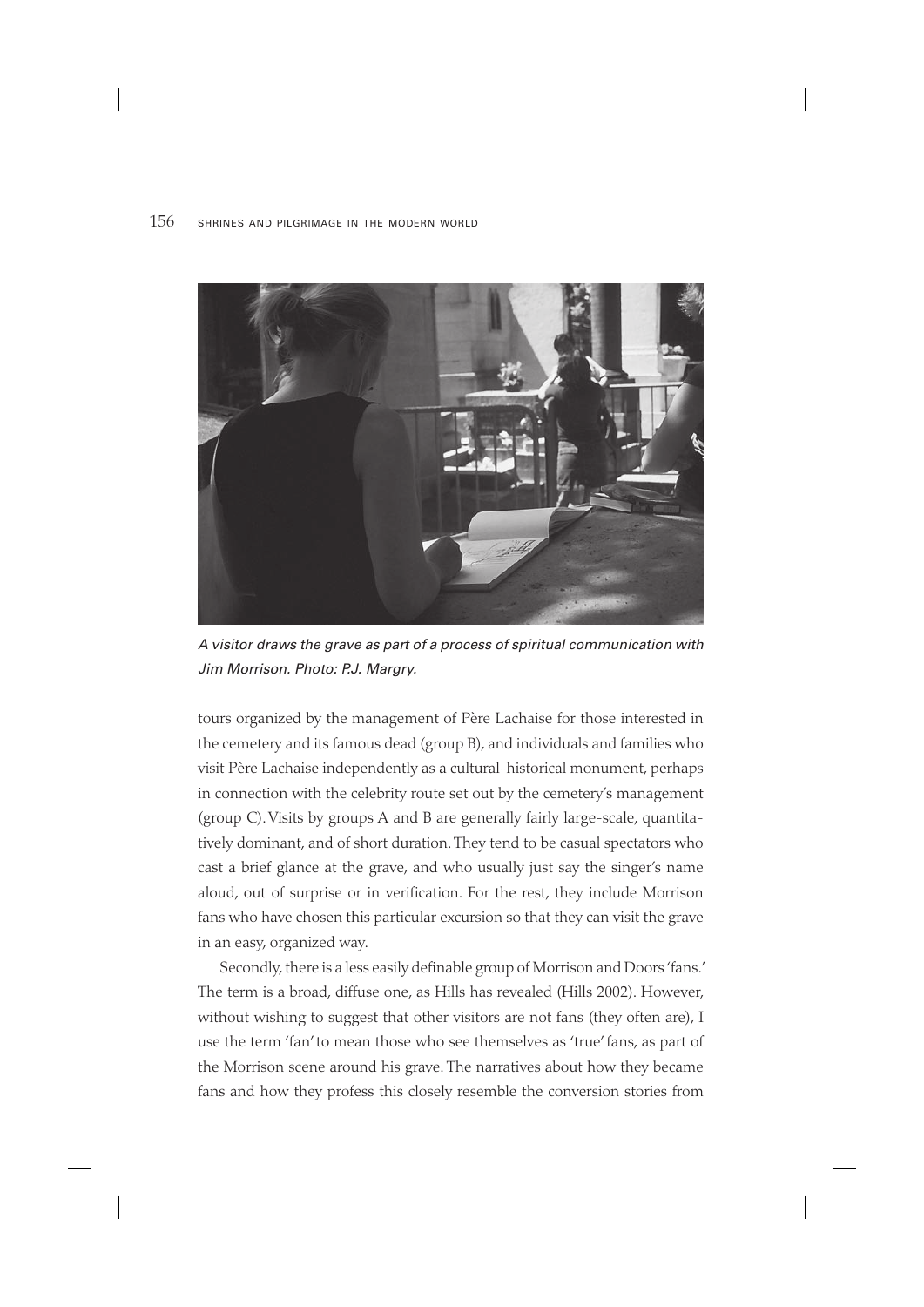fans of other music idols (cf. Cavicchi 1998: 38-59). The fan scene around the grave is the second general category, and it can be further subdivided into three subgroups.18 One group (group D) is interested primarily in the music of the Doors/Morrison. A second, smaller group (group E) focuses on the music and lifestyle in close connection with Morrison's iconic dimensions. The music is also important for a third, smaller group (group F), but they visit the site for its intrinsic qualities arising out of Morrison's spiritual-religious significance and that of his vision and writing. Although groups E and F, which may sometimes overlap, are considerably smaller than (hundreds) the first groups, these fans tend to stay longer at the grave, returning regularly in the course of a day or several days. Their visits also specially take account of Morrison's birthday and the anniversary of his death.

 The grave has become increasingly contested as a result of growing numbers of visitors with different backgrounds, motivations and behaviors. Within all visitor categories, we find a heterogeneous international origin, with the vast majority being white Europeans and North and South Americans. They include proportionately more Americans, Canadians, Germans, Italians, English, French, Dutch and Swiss. Generally speaking, these groups – which are roughly distinguishable and certainly not mutually exclusive – can be identified by the way in which they come to the grave and the behavior that they exhibit there. The tour groups are instantly recognizable, but so too are the fans in general, primarily through their appearance, their clothing and the attributes they bring with them. Almost all carry explicit references to Morrison, either in the form of tattoos on their body or texts, images, or objects printed on or attached to their clothing. A significant proportion of fans use boots, clothing (leather), jewelry, sunglasses, or hairstyle to try to imitate Morrison's appearance. In addition, the fans in group E make their presence felt through their high spirits and boisterous behavior. Group E consists of a core group of several dozen people, spread across different generations, most of whom come back every year, plus a changing ad hoc group who show an affinity and join in temporarily with the core group during their visit to the grave. These fans are characterized by a strong sense of group membership, with a shared collective identity based on adoration of their idol. Because of their close, in-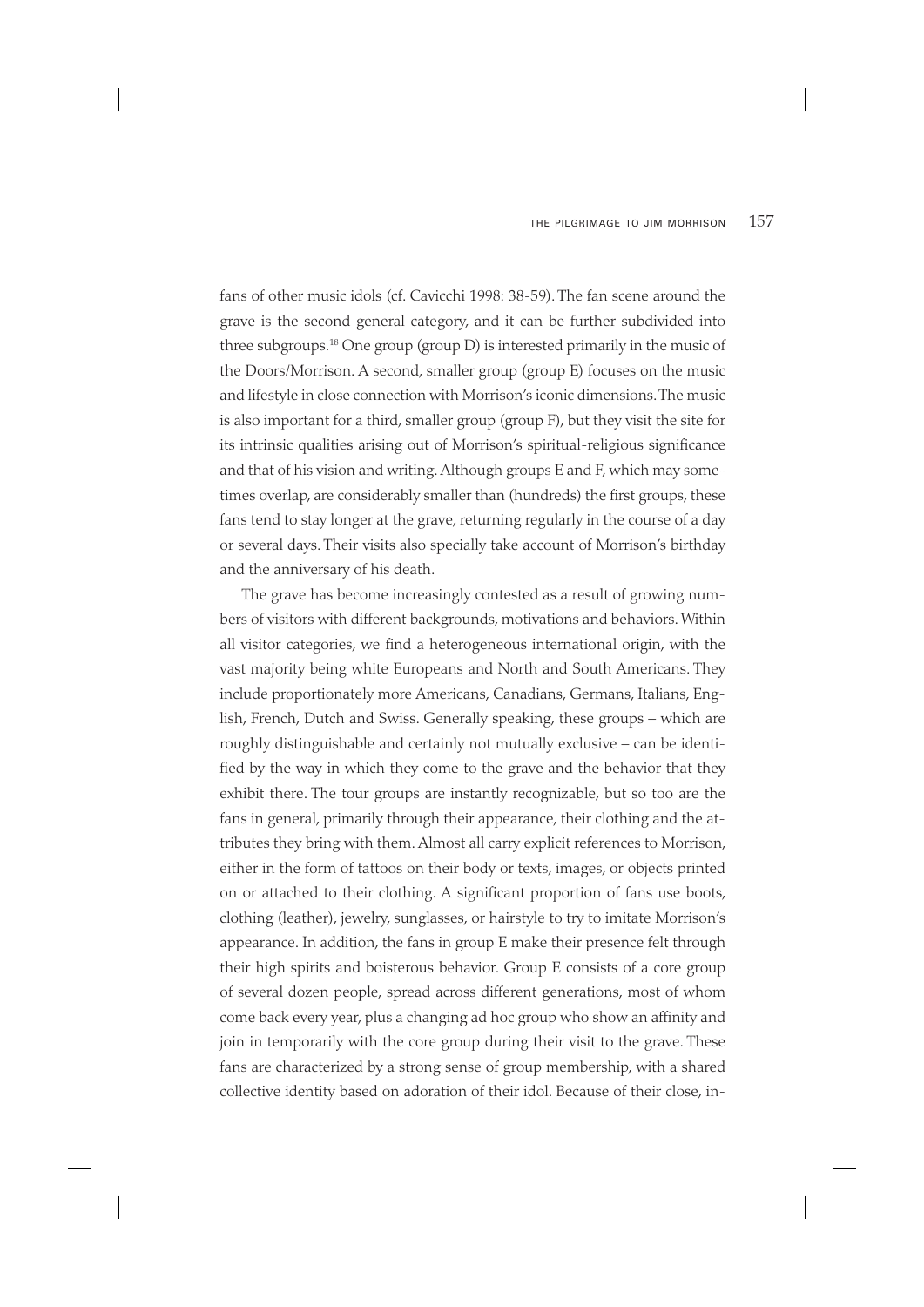timate bond, the core group also calls itself a *family* (cf. Fournier and Jiménez 2004). However, Maffesoli's theoretical concept of *tribus* seems to be more appropriate for group E as a whole. After all, this group is global in character and is only constructed at the site of the grave and its surroundings. They see the site first and foremost as a meeting place of kindred spirits where a certain ambience subsequently arises, a state of mind which is expressed through the Jim Morrison lifestyle (cf. Maffesoli 1996: 98). Because of this collective identity, the social context and their behavior, group E fans differ markedly from those in group F. The latter usually visit the grave individually or with a traveling companion with whom they share a strong bond of trust. They approach the site much more cautiously, before opting to spend time in quiet reflection or contemplation at the graveside.<sup>19</sup> As Erving Goffman says, they have drawn a 'circle of the self,' as it were. An authority on Père Lachaise wrote in 1982 that the more spiritually-inclined fans would sit close to the grave and 'remain thoughtful, usually with their head in their hands, for a long time, a very long time' (De Langlade 1982/2002: 72).<sup>20</sup> When the site fills up with groups of tourists, these fans withdraw to the background. The tension between the groups is illustrated by F., a Dutchman (1967) who says: 'I avoid the days commemorating his birth and death, because that's when you often find the most irritating 'fans': loud and coarse in their efforts to be like Jim. I prefer to go on quiet days.' H. (1973) has this to say: '[I] always try to be alone, then I can talk to Jim in my thoughts.' Group F fans tend to spend longer at the grave and to view it from different vantage points. More than the other groups, they are the ones who bring a text from home to deposit at the grave and who are more critical and particular when capturing the site on a photo. They quite often come alone or in pairs, a small majority are women, they are often single, and for most, their year of birth is spread fairly equally between 1960 and 1990.

 A visitor analysis makes it clear just how much the Morrison grave has become a polymorphous sacred site, but also how much tourism, 'tribal cult,'and pilgrimage run parallel and overlap with one another. This picture, born of a broad socio-cultural stratification with a wide variety of ritual repertoires, ties in closely with Eade and Sallnow's theoretical model of contested places of pilgrimage (Eade and Sallnow 2000).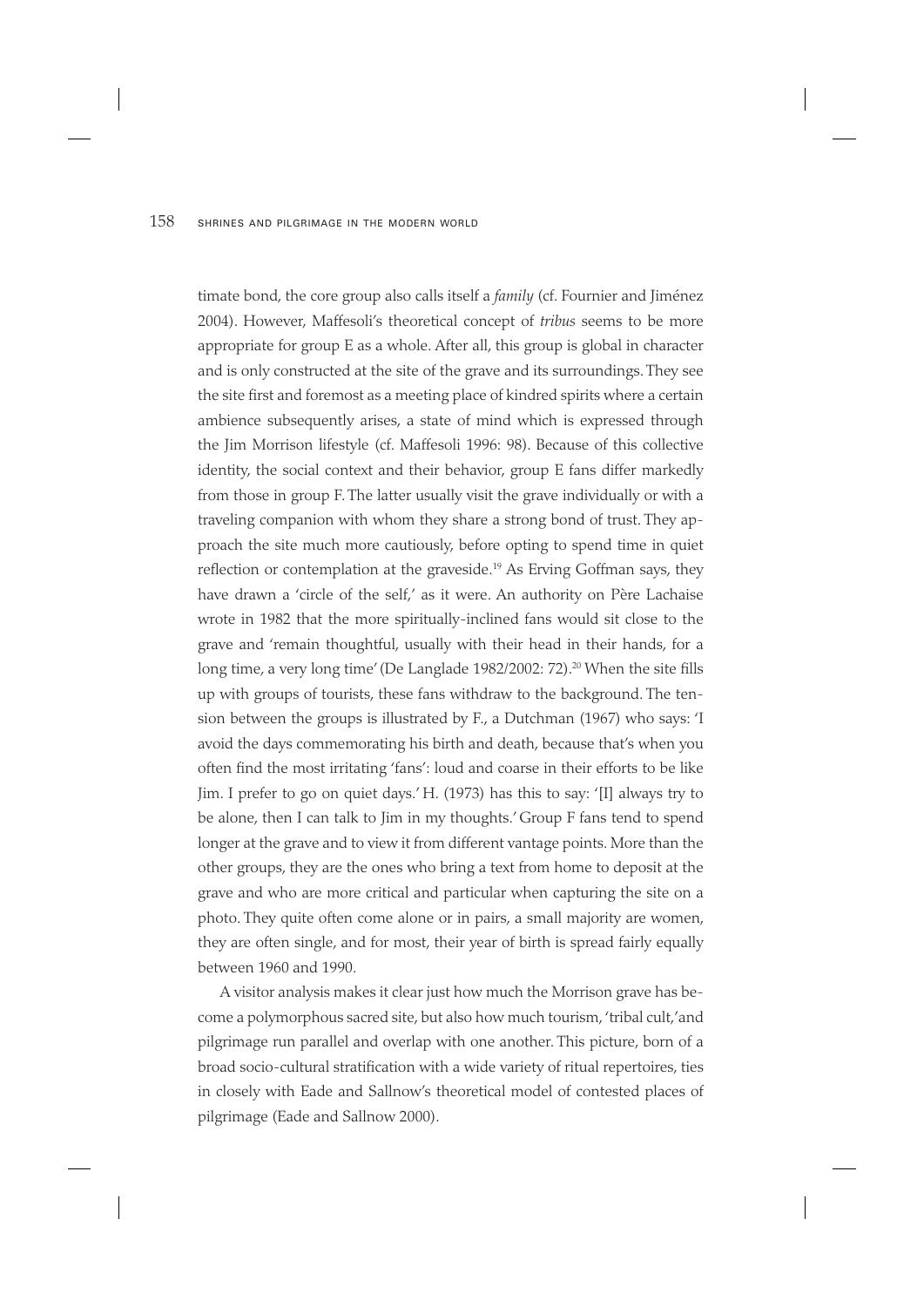# The Religious Factor

In this section I will attempt to show whether, within the fan scene around his grave, Morrison is viewed as someone with certain divine or sacred qualities, or at least as someone who can arouse religious or spiritual feelings among his fans. Or in other words, is there for visiting fans also a certain religious perspective in the way they approach the person of Morrison and make a pilgrimage to the grave as a holy place?<sup>21</sup> Such a perspective, and here I am following Clifford Geertz, would move fans 'beyond the realities of everyday life to wider ones which correct and complete them, and its defining concern is to accept and have faith in those wider realities' (Geertz 1973: 112). The question is whether that indeed is the case. In more general terms, however, it has been established that young people construct personal frameworks of meaning and religiosity within the cultural fragmentization in which they live (Prins 2006). Research in the Netherlands and elsewhere has revealed that in the group of 18- to 30-year-old non-church members, almost half believe that they can derive religiosity and/or inspiration from pop musicians (Kregting and Sanders 2003: 14).<sup>22</sup> With regard to the musical supply, Schwarze



*Visitor in refl ection at Morrison's grave, 2000. Photo: M. Campbell.*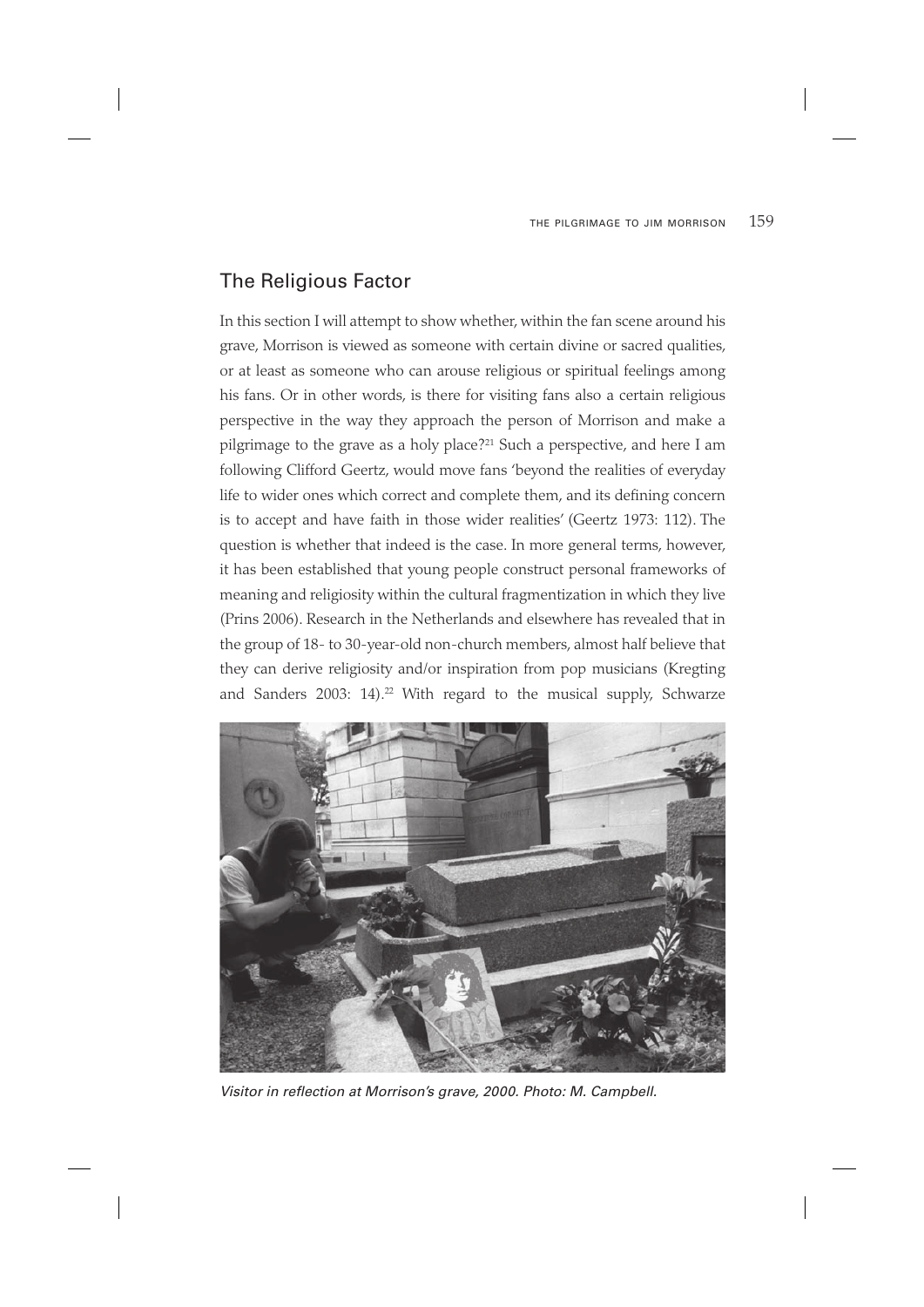established that rock and pop music articulates an individualized, non-institutionalized and estheticized ('gnostic') religiosity (Schwarze 1997: 241-248).<sup>23</sup> This is reflected concretely in ethnographic research into Bruce Springsteen fans (Cavicchi 1998: 184-189).

It is against this backdrop that I have linked my fieldwork data to Glock's still useful theoretical scheme, comprising five categories or dimensions (ideological, experiential, ritualistic, intellectual and consequential). Charles Glock, an American sociologist of religion, devised these dimensions in order to identify and label the various components of any religious perspective within a given phenomenon (Glock 1962; 1974). I will now discuss these dimensions one by one in relation to my fieldwork observations.

1. The ideological dimension ('doctrine') concerns religious commitment: what those involved believe or believe in. However, there is no formal discourse about a general ideology, let alone theology, surrounding the person of Jim Morrison. Nonetheless, when asked, most visitors in groups E and F articulate the ideological meanings that Morrison has for them. Nineteen-year-old Mandy, a percussionist and saxophonist from Muskegon in Michigan, 'feels



*Visitor to the grave, May 2004. Photo: P.J. Margry.*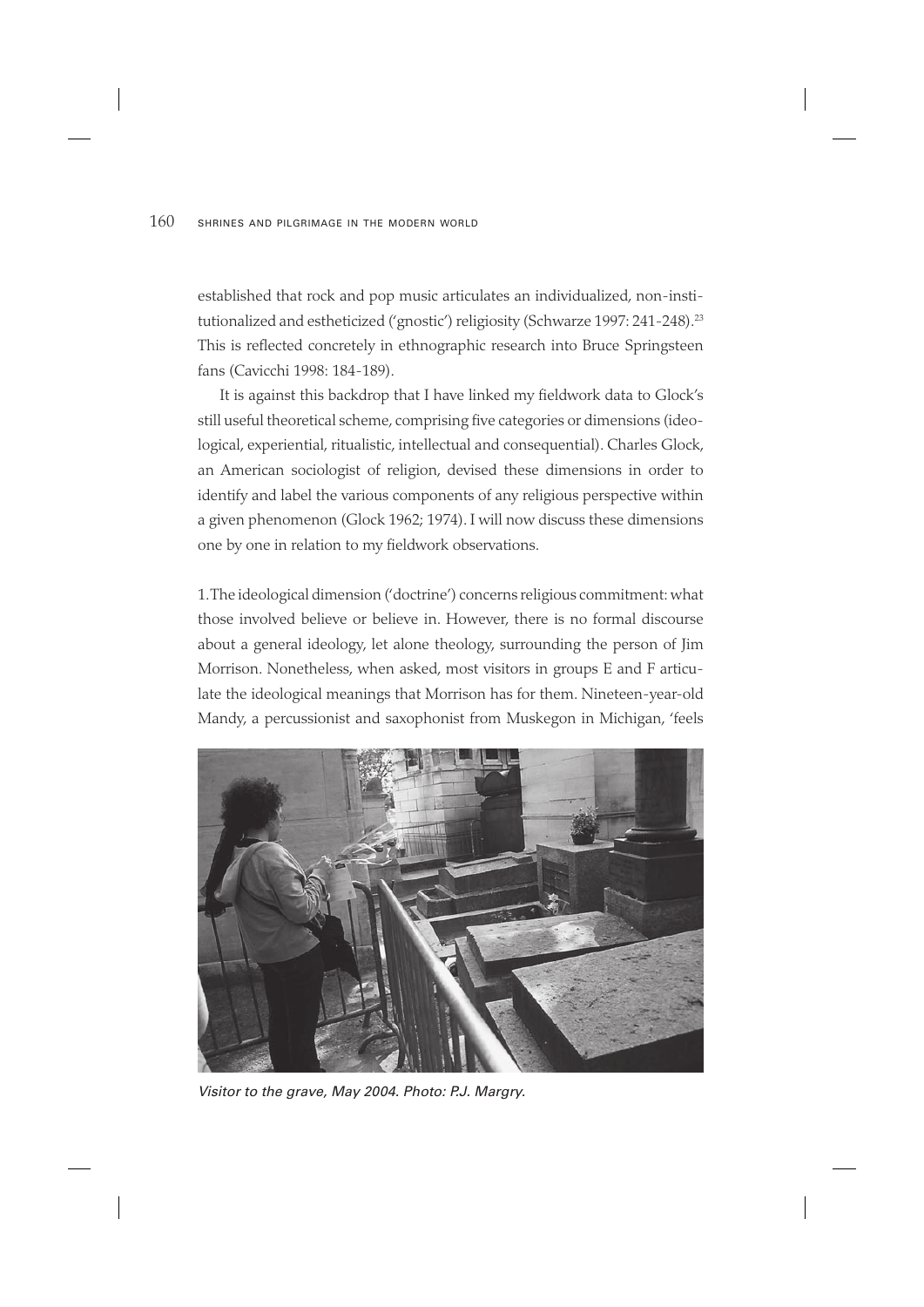the freedom.' For her, the visit to his grave is 'the reaffirmation of being confronted with a sort of big thing; something bigger than life.' Another American (29) thought that Morrison had a 'higher stature,' 'he makes people think; he is a free spirit.' For two women (25), friends from Dunkirk, he represents a mystical form of '*l'espoir*' [hope] because 'what you don't understand, he makes comprehensible.' Two young men from Darmstadt (23) felt that Morrison 'can give something, or something different, that the church can't give.<sup>'24</sup> According to them, Morrison had an idea, namely the 'insight that meaninglessness of life – as a fact – can open up other ways.<sup> $25$ </sup> He thus provides them with an alternative basis for the search for another meaning or purpose in life. For Martina (21) and Marigina (20), two students from Bologna, Jim prompted them to 'riflettare sulla vita e aldila' [reflect on life and the hereafter]; he is able to '*risolvere problemi*' [solve problems]. Martina believed in his power within the '*supranaturale*.' In her view, because Morrison rejected the traditional social order and was influenced by Native American spirituality, he was able to create visionary poetry and an alternative spirituality. Therefore, the specific way in which fans interpret Morrison focuses primarily on his significance as a musician, songwriter and poet ('you'll always be a word man,' wrote one fan on July 3, 2005), as well as on his personal search for freedom and spirituality. In that respect, there is a connection with the intellectual dimension, including the ideological principles that Morrison put in writing.

2. The experiential dimension refers to religious feeling, or emotion, and points to the recognition or consciousness of the transcendental or divine. For a 20-year-old man from Naples, who traveled especially to Paris, Morrison 's grave offered an immediate spiritual power that becomes knowable, or 'comes out' at that place, and is 'passed on.' Two Canadians were only willing to say that they found 'support' at the grave. Others experience an affinity with the mysterious, the mystical. For example, a 20-year-old from the Dutch town of Deurne felt the 'impact' that Jim has on him, but 'rituals and stuff' do not come into it for him. For another musician (24) from Naples, the visit was an '*evento*' with a '*motivo spirituale*,' something which he preferred not to elaborate on. The American musician Mandy had a 'spiritual feeling' and re-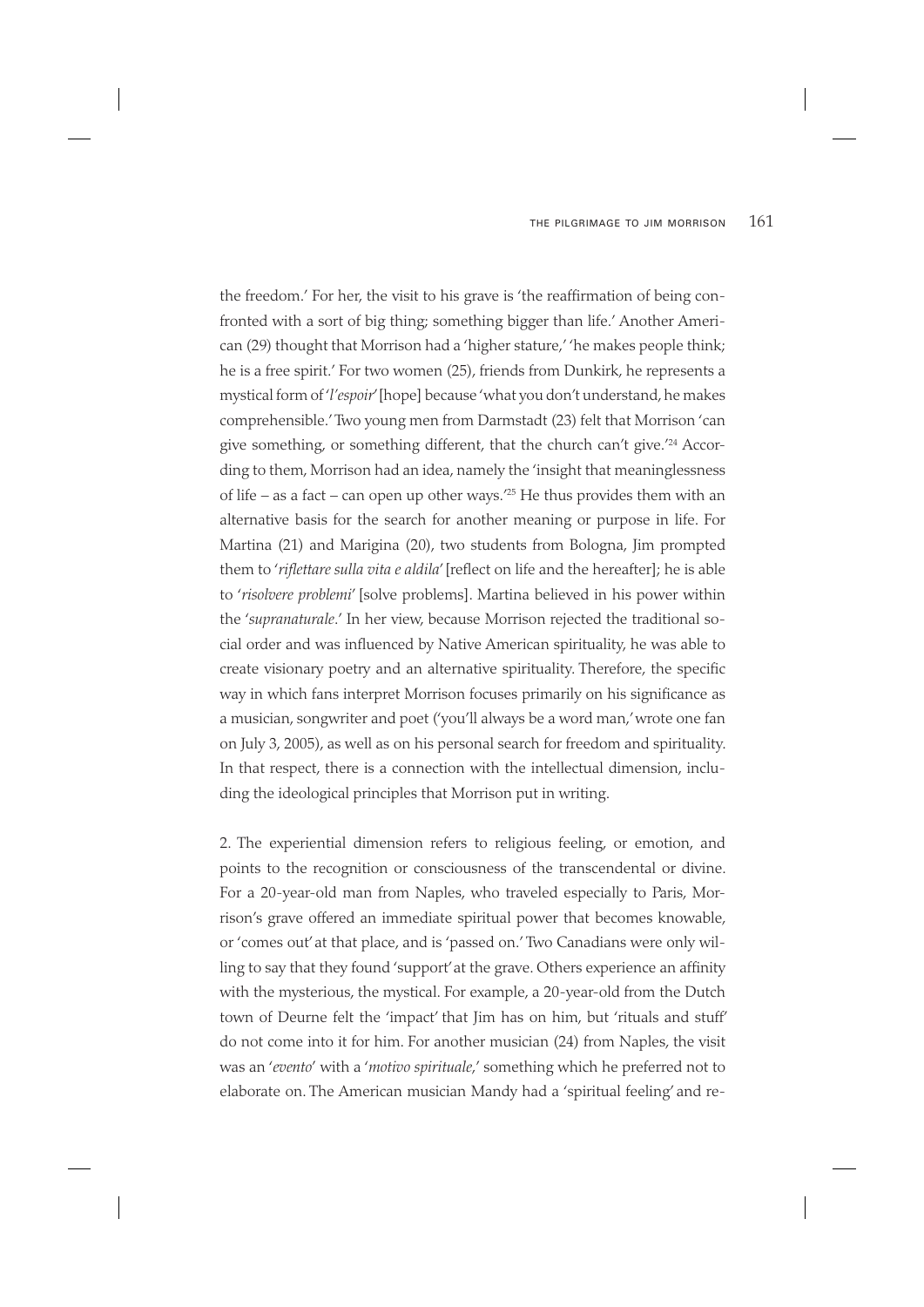

*Some visitors experience a strong need to touch the grave and/or bust, 1992. Photo: M. Campbell.*

ceived an inner power: 'I had to come to the grave.' Maria (22) from Hannover described him as a genius: 'He determines my thoughts. Now I'm where he is and I want to experience something with him.' Jim shows her the other side of life, a side that he himself has already experienced and which now opens for her like a 'new page.' Carissa (21) and Sophia (22) from the United States have been listening to his music and reading his poems since they were twelve. For them, 'he's right about a lot of things; Jim opened our minds and, also, sex is in the center of life.' Morrison also gives them a degree of 'guidance, consolation and relief.' But as they themselves say, 'that is the grey area of spirituality.' Silas from Switzerland, who was given the trip to the grave by his mother as a present for his eighteenth birthday, visited the site in 2004 so that he could come into closer contact with Morrison through a kind of '*spirituelle Kommunikation*.' This was why he kept returning to the grave over several consecutive days. The above-mentioned Dorothea from Hamburg, who had been committed to Jim and his music from the age of 16, felt 'as if the spirit of one person enters the spirit of another' and in this way part of his aura entered into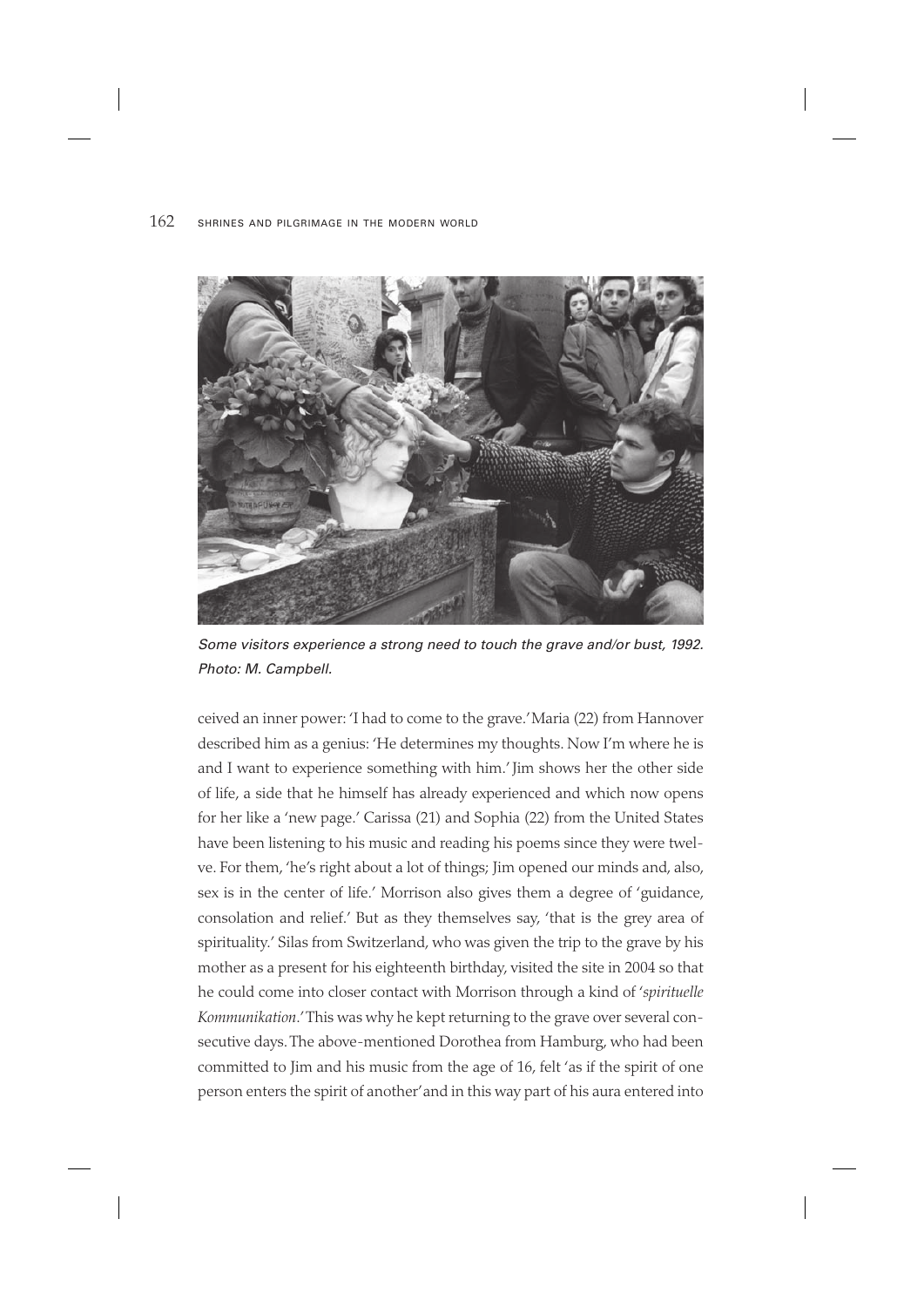hers. She had always felt Jim's aura and 'from time to time his spirit reappears to me at this spot and I can communicate with him.<sup>'26</sup>

 On July 2, 2005, Ted S., an American, placed the following message on his grave:

Dear Jim,

 Thank you for everything. Years ago I had a vision and in it you told me to keep the flame alive. I now promise you I will. You have my word. Please give me any help you can, and watch over me. I will make you proud. Thank you.

In these few sentences the writer declares that he had had a vision of Morrison, in which he was given a task which he seemingly, only now, has come to confirm at the grave. At the same time, he calls upon Morrison's support and protection. Clearly, Morrison occupies a supernatural and transcendental position here.

 Finally, what matters to various people interviewed is their perception that their experiences or life situations are similar to Morrison 's. Analogies – experiencing similar situations and viewing things in a similar way – can create a bond and thus provide support. Another fan said that Jim sensed his diffi culties and recognized his frustrations. So the young man from Zürich is 'not alone' with his thoughts – 'Jim felt the same way I did.' Sometimes the experiences themselves are separate from the physical locality. A 20-year-old woman from Vilnius in Latvia experienced a 'metaphysical and peaceful feeling' just from looking at photos of the grave.<sup>27</sup> The different examples clearly show that, for his fans, there is a transcendental relationship between Morrison and his grave.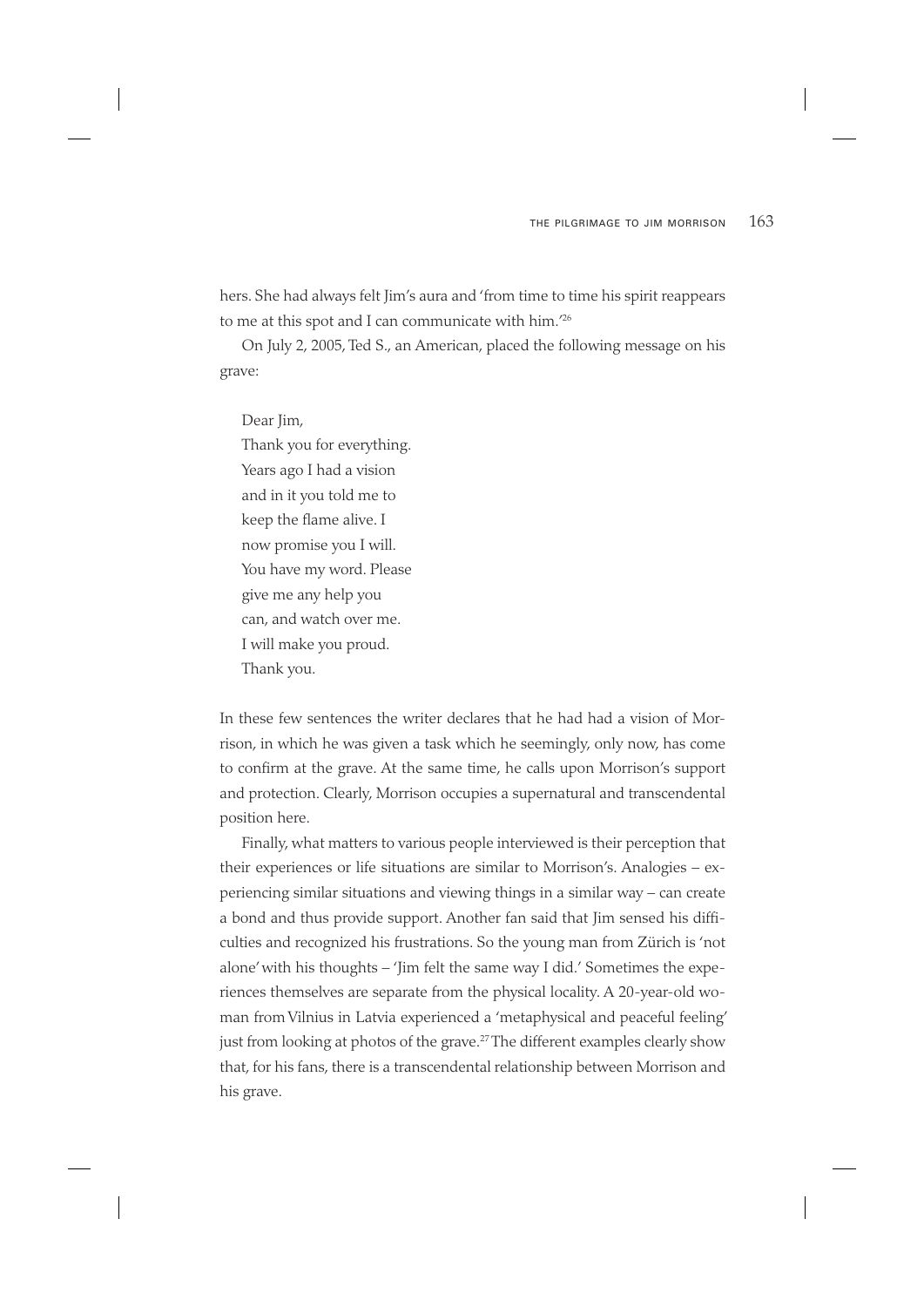3. The presence of a ritualistic dimension can also point to religious practices. The public behaviors and rituals manifested by fans on and around Morrison 's grave display first of all a certain communality with or resemblance to more universal practices surrounding the dead, idols or saints. Despite parallels with rituals from Christian culture, they do not necessarily or solely point to religious dimensions. To a degree, they are part of the secular fan scene around the grave. Whatever the case may be, they vary enormously in form and execution, often tailored to Morrison and the life he led – a life of singing, making music, writing poems, as well as taking drugs, activities to which the fans themselves have given performative shape in *imitatio* at the graveside. The same applies to the drinking bouts that took place there until recently. By leaving behind bottles of whisky and allowing the alcohol to drain down into the sandy grave, fans sought to ensure that the liquid reached Morrison's body. Some hoped in this way to make closer contact with his person or spirit.

The chaos, graffiti and litter that accompany all these activities are a characteristic feature of the creation of the *espace Morrison*, a chaos that is said to be typical of Morrison. Various people interviewed said that the mess and graffiti had not bothered them in the slightest: 'It just goes with Jim Morrison.' In an interview with Reuters in 2004, Christian Charlet, the cemetery's historian, said: 'People come here not to worship the dead, but think they can do what they want, as if it was a rave party.' Here he misunderstood the specific, distinctive forms of idolization being expressed by Morrison fans. Camilita ( $*1979$ ) from Norway says that the texts or graffiti are 'letters of love, respect and sadness,' although many fans in fact view them as expressions of lack of respect.

 The barriers now make it almost impossible to come into physical contact with the grave. While the fan scene may complain about this, it is the spiritually-inclined who are the most disappointed. Martina and Marigina from Bologna experienced it as '*brutto non toccare la tomba*' [It's mean that you can't touch the grave]. It also meant that they could not properly place the 'guiding feather' (*Piuma guida*) that they had brought with them as a tribute and offer to Morrison's bond with the Native American shaman. Another visitor, angry at the presence of the barrier, tried an alternative means of appropriating the grave for herself by making a drawing of it.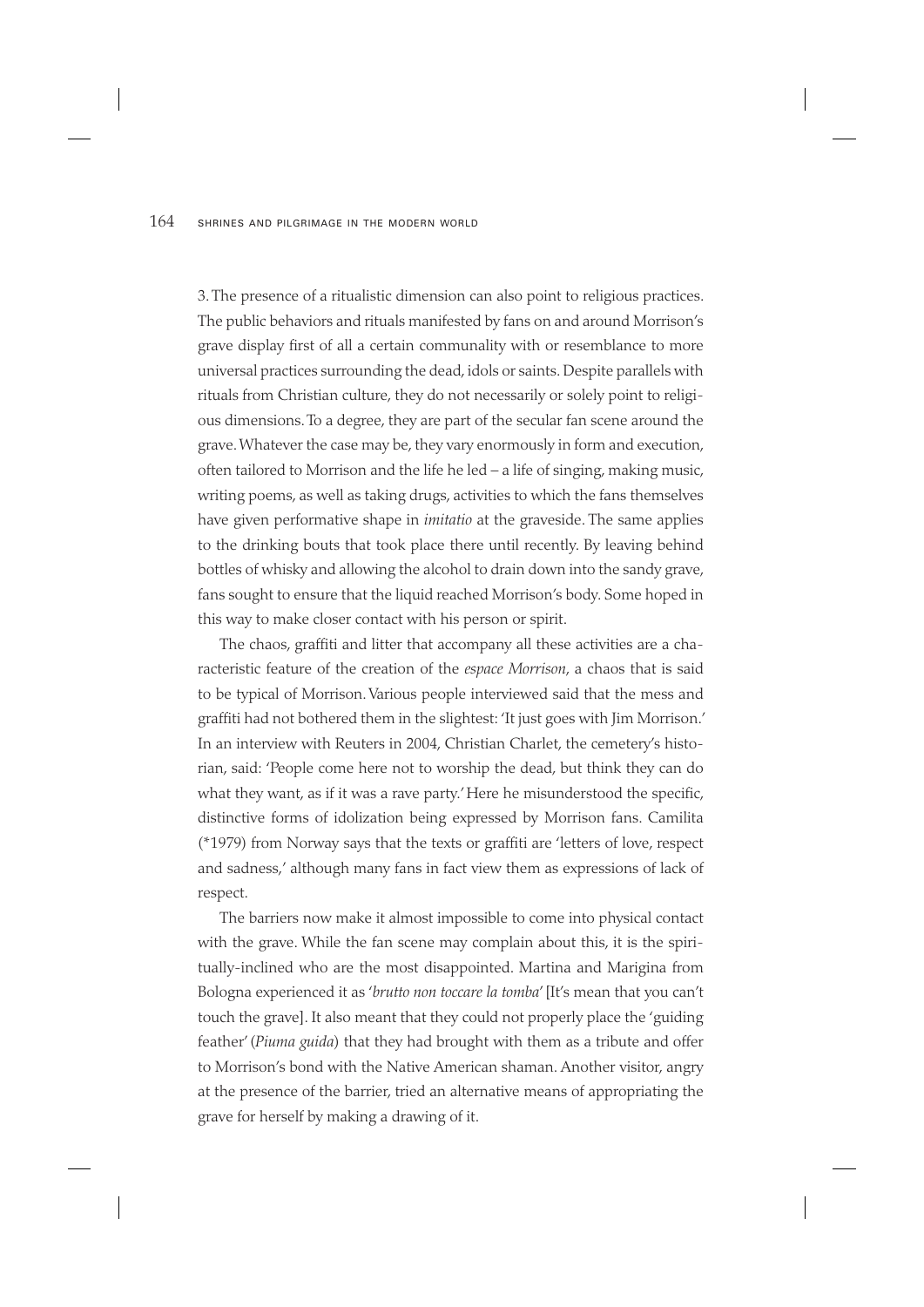Before Morrison's bust was stolen from the headstone, almost all fans laid their hand on the stone head as part of their visit. This is the object that they miss most. They also felt an overwhelming need to touch the headstone or copper plaque at least once during their visit. But the desire for physical contact was sometimes expressed in very different ways, like the girl who straddled Morrison's grave and then bared her breasts so that she could offer herself to Morrison and still unite with him, as it were. Another fan lay down on the grave and experienced a 'reincarnation.' For others, this spot was the ultimate location for making love.

The most common ritual, which has declined significantly since the erection of the barriers, is to give or place objects or messages. We encounter the following gifts: cigarettes, drugs (joints, packets of hashish),<sup>28</sup> alcohol, Morrison portraits and busts, flags (some with drawings), cloths, T-shirts, shawls, caps, stones, plants and flowers. People also place burning candles and incense. Important in terms of content are the ritually deposited letters and poems, photos and drawings. A musician from Naples tossed a sheet of lyrics that he had written onto the grave, in homage to his great role model. When asked, he said that he was also hoping to bring down success upon himself. His preference would have been to burn the paper at the site in order to make a greater impact, but in the end he did not dare because of the security around the grave. This would also have been a way to keep your communication private – as indeed sometimes happens – as others conceal their intimate words or requests to Morrison by folding their message several times before throwing it publicly on the grave.

 Fans not only leave objects behind; until a few years ago, they frequently took flowers, stones, or sand from the grave away with them, which meant that the sandy, open grave had to be replenished regularly. Now that the barriers are in place, items can no longer be removed, but this does not prevent fans from taking sand or pebbles, albeit from the ground as close as possible to the grave. As a young Dutchwoman explains, this is for the 'feeling that I have something of "him" at home'. For many fans, photos taken at the graveside suffice as an important souvenir of their visit.

Both today and in the past, visitors have taken objects given to Morrison,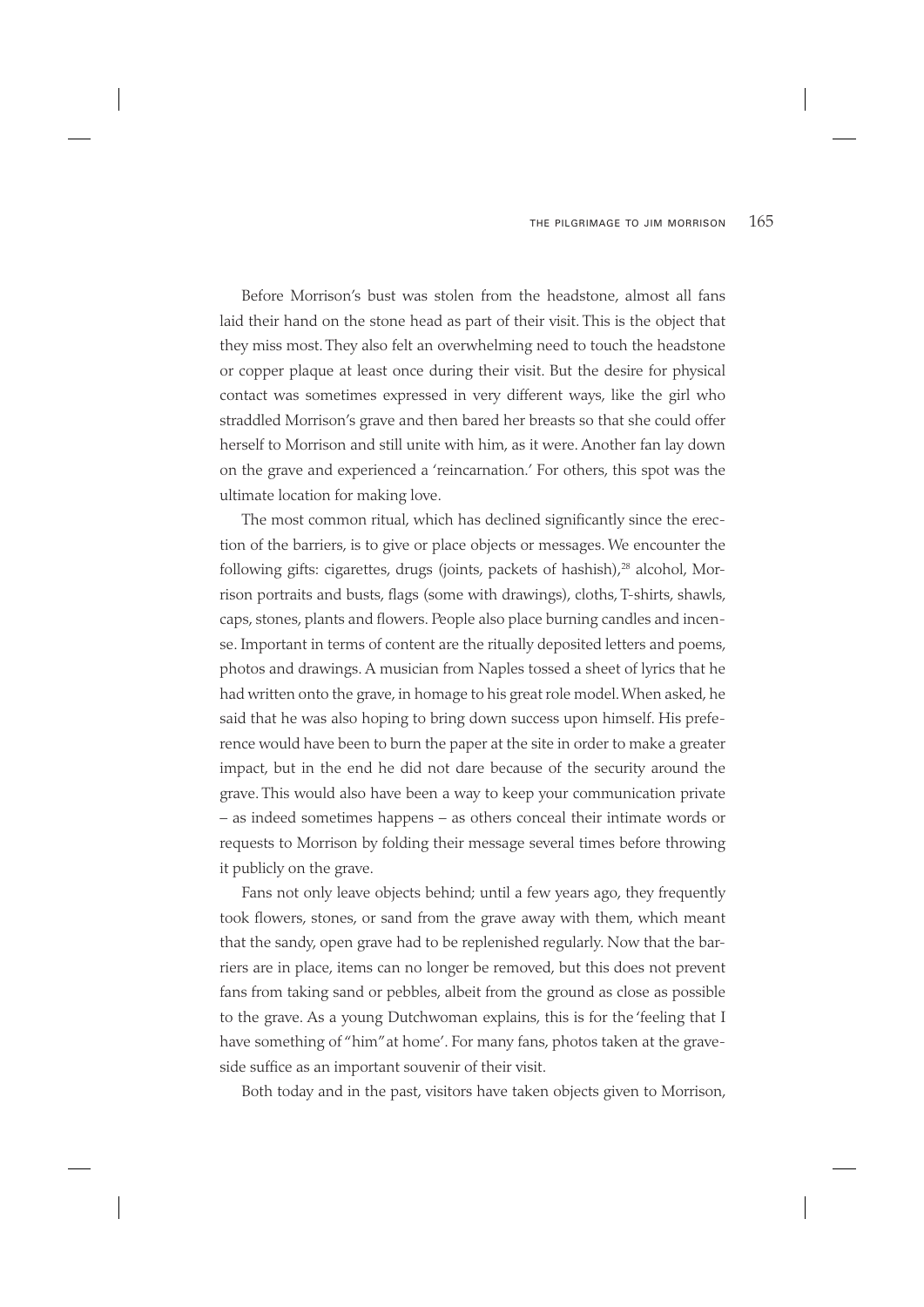sometimes even shortly after a fan has left them behind. And if this does not happen, then it is often the guards who clear away the material after closing time.<sup>29</sup>

 For about two decades, one of the most characteristic forms of rituality surrounding Morrison was the large-scale writing of graffiti in the area around the grave. Although the graffiti writers usually recorded their own names, or Morrison's name ('Jim'), many also quoted from his repertoire of lyrics and poems. In addition, some texts made more explicit reference to the expectations of the visitors. The occasional researcher has interpreted this as a parallel to the Catholic church's books of wishes, placed in shrines for visitors to record their reflections, prayers, words of thanks, and expressions of love and sorrow. The walls of the burial chapel seem to play a similar role here, expressing through texts the emotions that 'weigh down' fans (De Langlade 1982/2002: 72). Almost all graffiti was removed in a major clean-up operation in 2004.

 Visitors with a religious or spiritual motivation (group F) tend to distance themselves from the group nature of the fan scene, desiring above all peace and quiet at the graveside, or as one young man put it: 'Peace and quiet to reflect.' For them, it is a place of contemplation and meditation. However, this group also includes people who want to touch the grave and to take something tangible away with them. The letters placed on the grave, often expressing more considered personal thoughts and reflections (see 2 above), could offer valuable insights into people's motivations, but almost all are taken by other fans or cleared away and destroyed by cemetery staff.

4. According to Glock, the intellectual dimension is a reaction to the content and meaning of the related (holy) texts. In rock music, the conscious use of lyrics for defined countercultural purposes gave the music a new social function and added more weight to them (Dunbar 2002: 4-5). Jim Morrison has made a powerful, essential contribution to that development in general. In part because he was so widely read, he built up a repertoire of lyrics in which the existential – death is never far away – is continually addressed. As Morrison grew older, his poetry became more important to him. In an interview about the art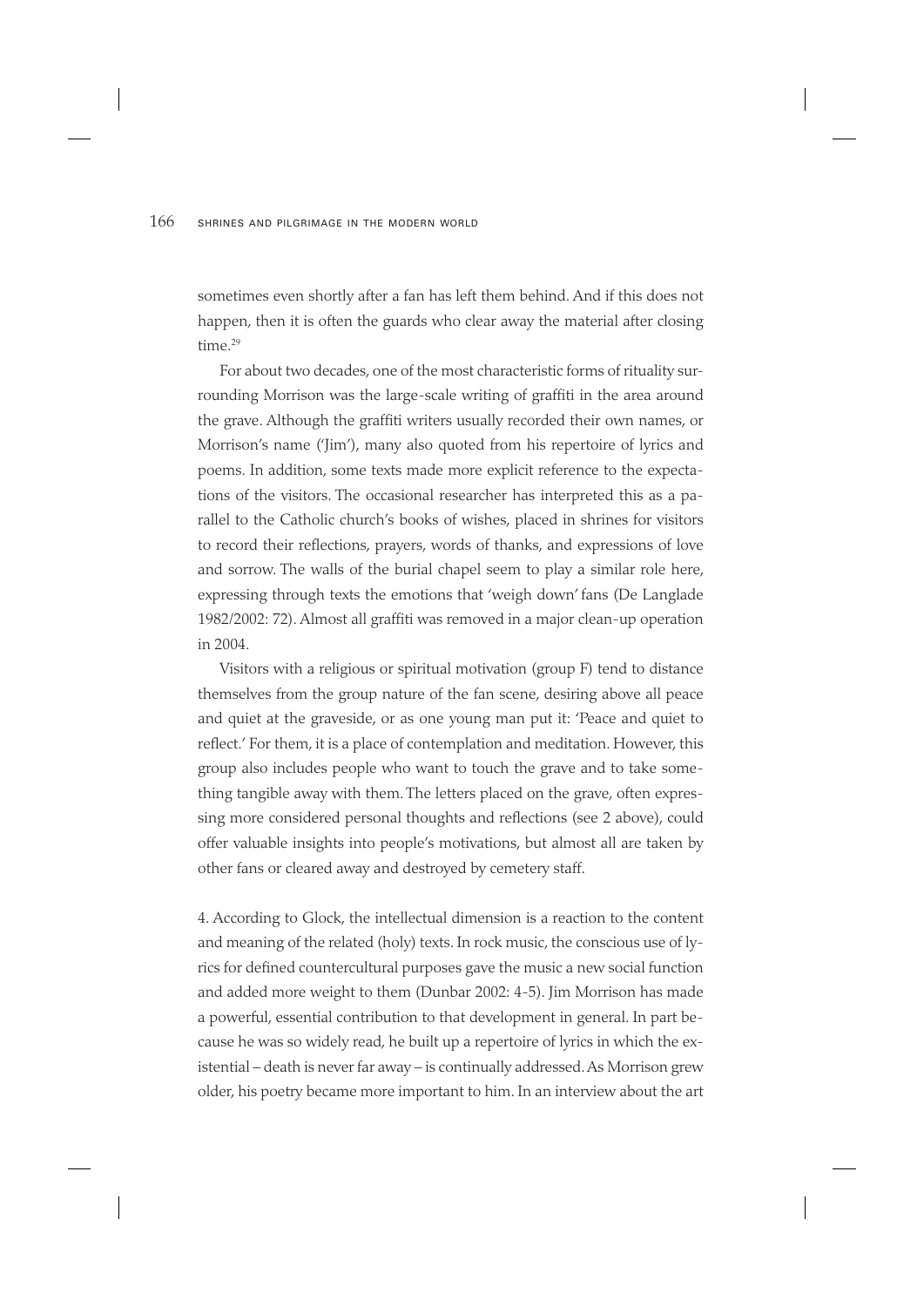of poetry in general, he said: 'It's so eternal (...) Nothing else can survive a holocaust, but poetry and songs' (Hopkins 1981: 55). For many fans in group F, the significance of Morrison's collected writings and lyrics transcends that of the music itself. In many respects these texts function as sources of inspiration and as a guide to the meaning of life and its supernatural aspects. There is a certain overlap here with the above-mentioned ideological dimension, in which his texts also function as a canon. For some, the visionary element that characterizes his poems is essential to his perceived supernatural qualities. In any case, we see a clear division between the readers and the non-readers of his poems. While almost all in-group fans own editions of his poems, most in group E do not read them (cf. Janssen 1994: 164). They usually find it difficult to come to grips with the content, or as Heerko (\*1973) from the Netherlands put it: 'No, [I] can't follow Jim on that plane, nobody can.' Those in group F, on the other hand, are more receptive to his poetic work, turning to it and deriving support from it in times of trouble. Roby (\*1984) from Bergamo says: '*Mi danno molto sostegno a volte*' [He sometimes gives me a lot of support]; a Dutchman says: 'Yes, support, but I can't really put it into words'; and Marieke (\*1969) says: 'in difficult times I find support in Jim's texts.' These comments reveal that Morrison's text corpus can offer his fans support or consolation for their existential problems.

5. Finally, the consequential dimension reflects the religious effects or consequences of the form of religiosity in question: what people can expect or what is expected of them as a consequence of their religiosity. We can think here of spiritual harmony, peace of mind, freedom from care, health, well-being, release, etc.

Until the big clean-up at Père Lachaise in 2004, a large piece of graffiti – 'Thanks for helping me Jim, 14/11/92' – still adorned a crypt next to Morrison 's grave. This is a clear reference to the fact that, after his death, Morrison in some way helped the person who wrote it. When her father was ill, T. (\*1968) went especially to Paris to enlist Jim's help. Letter writer Ted, quoted above in 2, is a further powerful example of someone asking Morrison for help and protection. We can deduce from these and comparable texts that some fans at-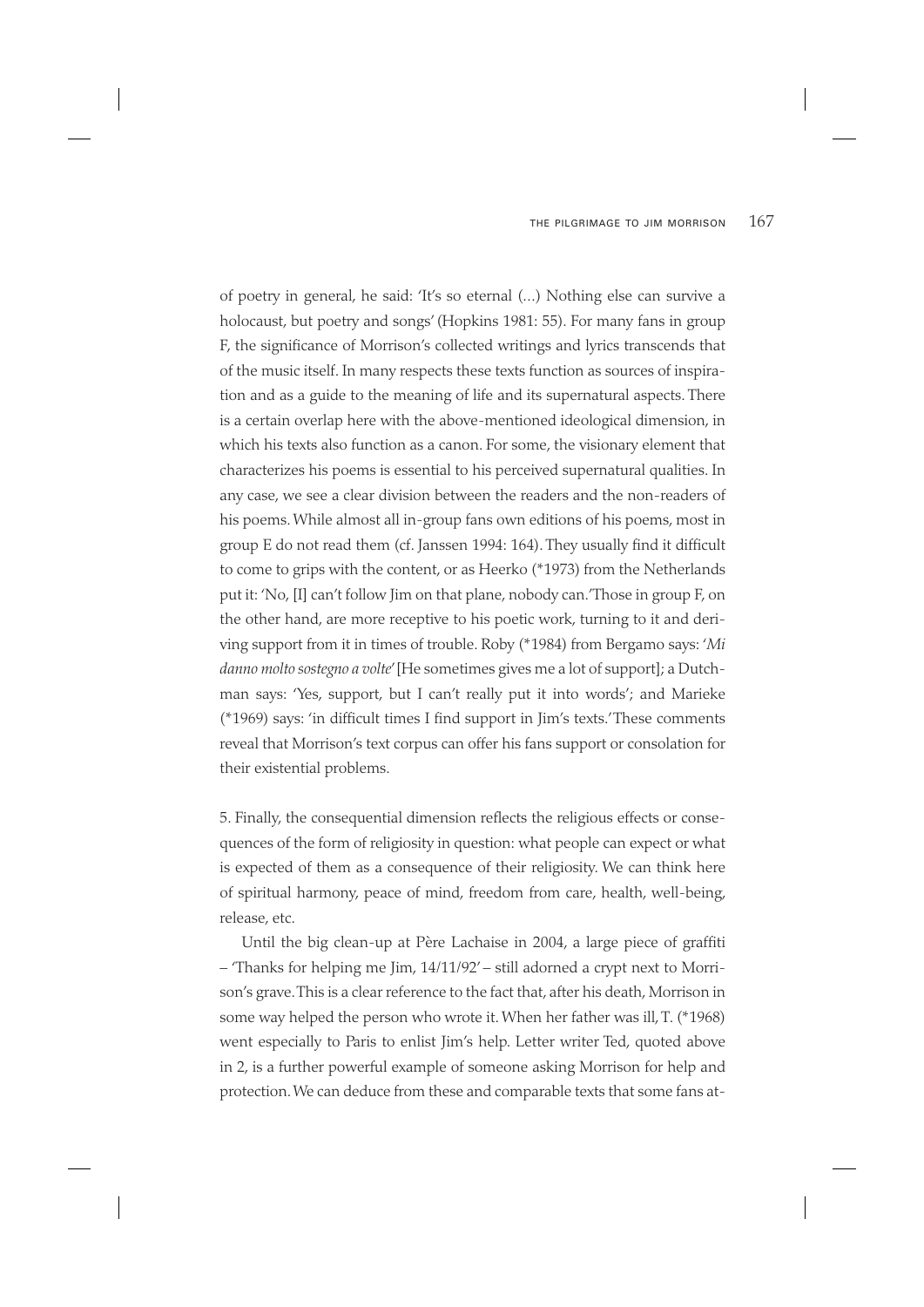tribute to the deceased Morrison a special, effectual power. We observe something similar with a 33-year-old musician from Quito who asked Morrison for strength, inspiration and assistance in establishing his own music career. To this end, he spent a long time at the graveside, taking photos from every possible angle. For some, Morrison is also an anti-role model in certain respects. With his help they hope, like an 18-year-old Swiss boy, to find the strength to either resist or overcome drug addiction. Jan K., a Danish ex-hippie, paid homage to Jim's grave after winning the battle with alcohol at the time of the twentieth anniversary of Morrison's death. An Englishman (\*1980), knowing that 'deep inside' Jim was against heroin, asked for his help with his own addiction.30 During her second trip to the grave, Dorothea from Hamburg said that he gives comfort and support for the immense 'helplessness' that she experiences in everyday life.

Relating Glock's five theoretical dimensions to the fieldwork findings has generated a better understanding of the forms of religiosity displayed around Jim Morrison's grave at Père Lachaise. The study shows that, for a specific portion of the fan scene, Morrison has a religious significance and function. It is not easy to categorize this form of religiosity within what is broadly labeled 'the holistic milieu' or part of the associated 'spiritual revolution.' Although, like the New Age, the Morrison cult has arisen in relation to processes of secularization and individualization, I do not perceive a direct connection and regard it as an independent form of religious expression linked to a clear cult object, originating from that same massive subjective turn of modern culture (cf. Heelas and Woodhead 2005: 129-130). For one specific, reflective group of fans, singer/writer Morrison is therefore a person of transcendental significance who gives them meaning. For the E group, the in-crowd of Morrison followers, his importance is determined largely by an 'all-significant philosophy of life,' as Söderholm has shown.<sup>31</sup>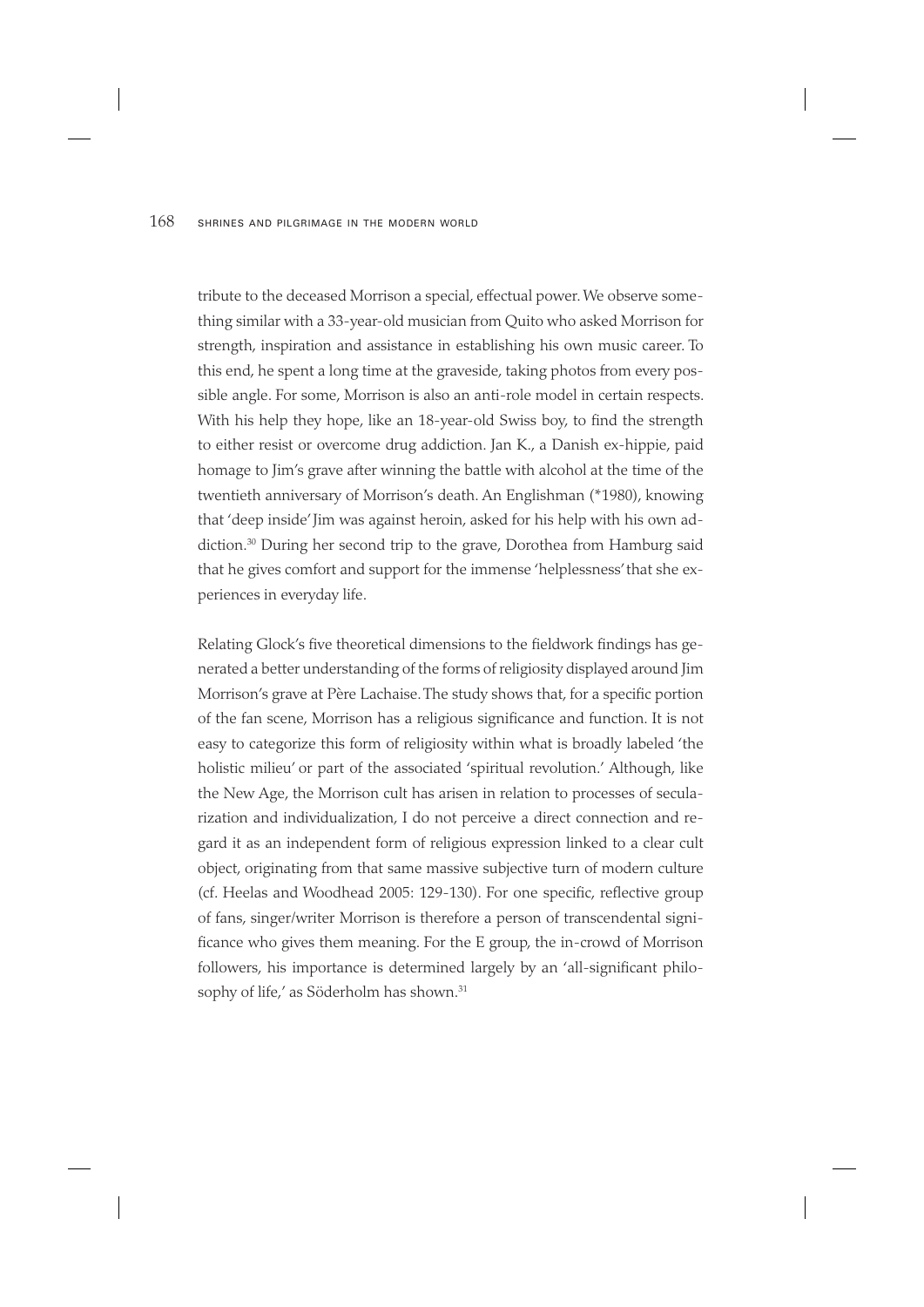## Conclusion

This study examined the different fan cultures exhibited on and around Père Lachaise by visitors to Morrison's grave. It became apparent that although the different narratives constructed in past decades around the person of Jim Morrison and his grave may in general be shared, their meanings differ markedly.

 There is no doubt that the fan cultures have constructed the grave into a special, sacred and performatively powerful place. Morrison is 'represented' there by a broad fan scene as an idol and role model. My next step was to examine the fans from a religious, transcendental perspective. I wanted to identify the extent to which the many references to pilgrimage, saint, and cult owed their existence to a religious or spiritual inspiration or motivation among certain visitors or whether these were purely metaphorical attributions of pilgrimage.

The processing of the fieldwork data clearly demonstrated that for part of the fan scene – the more individually and reflectively-inclined fans (group  $F$ ) – a religious inspiration or dimension played a vital role in their visit and in their lives. As a result of his charisma, his performances and verbal and writing abilities, Morrison presented and created alternatives that differed in a socioreligious sense from those of mainstream society and Christianity. For these fans, he emerges as a source of spiritual inspiration in their personal lives, and acts as an intermediary between different spheres or domains, namely that of everyday life and the metaphysical. In visiting this place, these visitors are seeking salvation.

 Therefore, notwithstanding the cultural interferences that cloud the picture somewhat through mediatization, Christian and other religious-ecclesiastical connotations and symbolism, this study highlights the fact that for a specific group of fans, Morrison functions as an independent cult object and as a moreor-less independent cult that is not part of a broader system of meaning. These fans regard his grave as a holy place. They clearly do in fact make a pilgrimage there, in part because of the site's supposed supportive and healing qualities.

 The study shows that this last point does not apply to other groups of fans like the close-knit Morrison tribe (group E), let alone the touristically-inclined visitors. As a rule, they have little or no affinity with Morrison as a poet or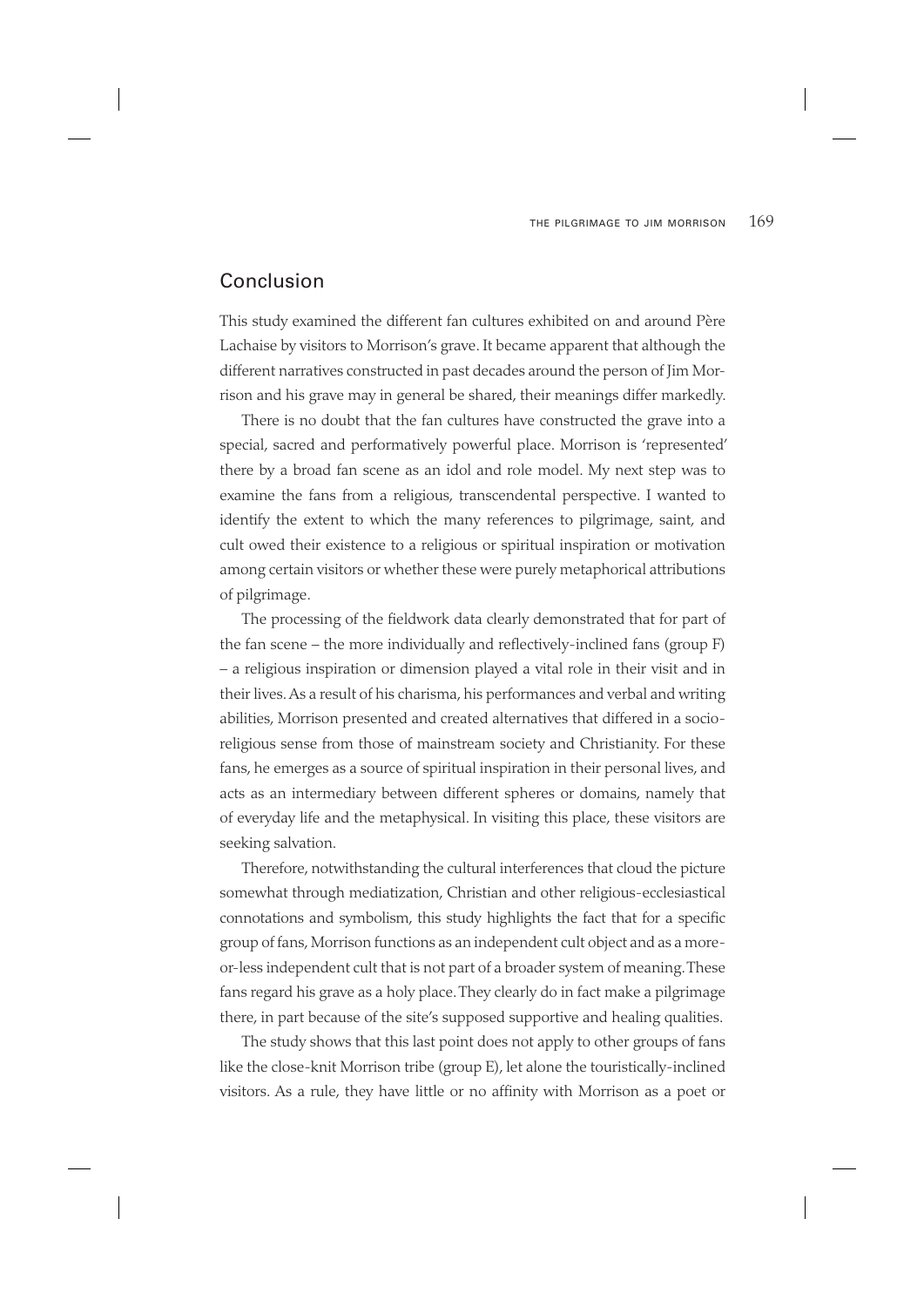thinker, or with any metaphysical qualities he might have, or his religious immanence. For them, Morrison is first and foremost a rock idol, a performer and, in lifestyle terms, a role model. One thing is certain, all these different group perspectives have made Morrison's grave a contested space where popular culture, global tourism, neo-tribalism, individualism and religion encounter one another.

### **Notes**

**1** All visitor quotes come from fieldwork carried out by the author at and around Morrison's grave on May 20-23, July 2-4 and December 8, 2004, and July 2-3, 2005, and from a separate questionnaire sent out in 2005.

**2** '*Vor allem tat es mir weh für Jim Morrison selber. Für ihn waren Barrieren ja das Schlimmste was es gab. Die Dinge, die Jim immer hat verhüten wollen, sind dreißig Jahre nach seinem Tode doch Wirklichkeit geworden. Er ist schließlich dennoch eingesperrt.*'

**3** The most important books about his life and death are Hopkins and Sugerman 1980; Riordan and Prochnicky 1991; Densmore 1990; on his death, see also Van Alphen 1980: 70-73.

**4** The grave is located in the sixth division of the cemetery; various publications pay attention to the grave, also visually. Jones 1990: 184-191; Campbell 2001 and 2004; Reed and Miller 2005: 34-37.

**5** For example, in *The tenth life of Jim Morrison*, the Dutch writer Ineke Verheul describes Morrison as still living on. She attempts to place herself in the singer's thoughts and spirit and describes his adventures after his death.

**6** An American journalist, Brett Meisner, claims to have proof of Morrison's death from a 'miraculous' photograph taken in 1997 on which the 'ghost' of Morrison appears next to the grave in Paris; cf. the video footage on www.brettmeisner.com/, last visited on December 3, 2007. **7** See http://archives.waiting-forthe-sun.net/Pages/Players/Professional/brodsky.html.

8 http://messageboard.thedoors.com/lofiversion/index.php/t27378-50.html (November 5 and 29, 2005, page last visited on October 24, 2006).

**9** This plaque reads: 'James Douglas Morrison 1943 – 1971 Kata ton daimona eaytoy.' The Greek text means 'in accordance with his own spirit,' which can be interpreted as a reference to the obstinate way in which he led his own life. Even this text has spawned a host of weird and wonderful translations and interpretations about what happened to Morrison.

**10** At least once a week, cemetery workers remove all materials thrown onto the grave; it is then taken away as litter.

11 This was not the first time. The grave was temporarily closed to the public during the second half of 1988; see Söderholm 1990: 303.

12 In 2001 more than one million visitors (the city published an official figure of 1.5 million); no formal counts are conducted, however.

**13** Rainer Moddemann, Jim Morrison. Paris – Führer (www: Kreutzfeldt Electronic Publishing, 2003); an abridged version in English can be consulted on the Internet: The complete Paris Guide for Jim Morrison fans: http://www.geocities.com/SunsetStrip/Palladium/1409/jimparis.htm; see also: Rainer Moddeman, Jim Morrison's Quiet Days in Paris (1999).

**14** Frijhoff has repeatedly made critical evaluations of his own model; he now recognizes the